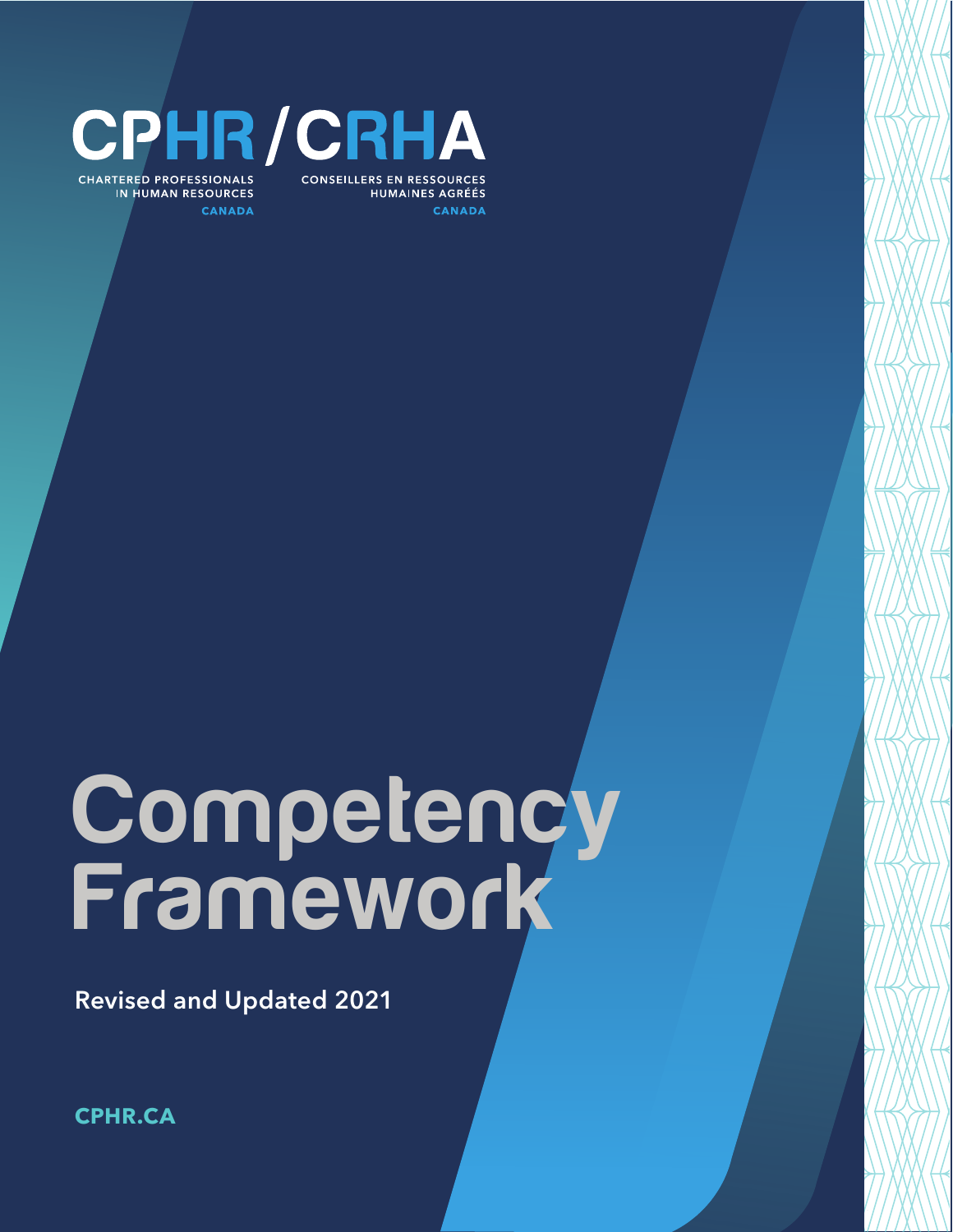# Table of Contents

| <b>The CPHR Designation</b>                                       | 3  |
|-------------------------------------------------------------------|----|
| <b>CPHR Canada Member Associations</b>                            | 3  |
| Advantages to attaining your CPHR designation                     | 4  |
| <b>Maintaining the CPHR</b>                                       | 5  |
| Overview of the HR Specific Competencies and General Competencies | 6  |
| Knowledge Requirement (National Knowledge Exam)                   | 9  |
| <b>Education Requirement</b>                                      | 9  |
| HR Experience Requirement (Validation of Experience)              | 10 |
| Timing for the adoption of this Competency Framework              | 10 |
| <b>APPENDIX 1: Human Resources Specific Competencies</b>          | 11 |
| <b>APPENDIX 2: General Competencies</b>                           | 30 |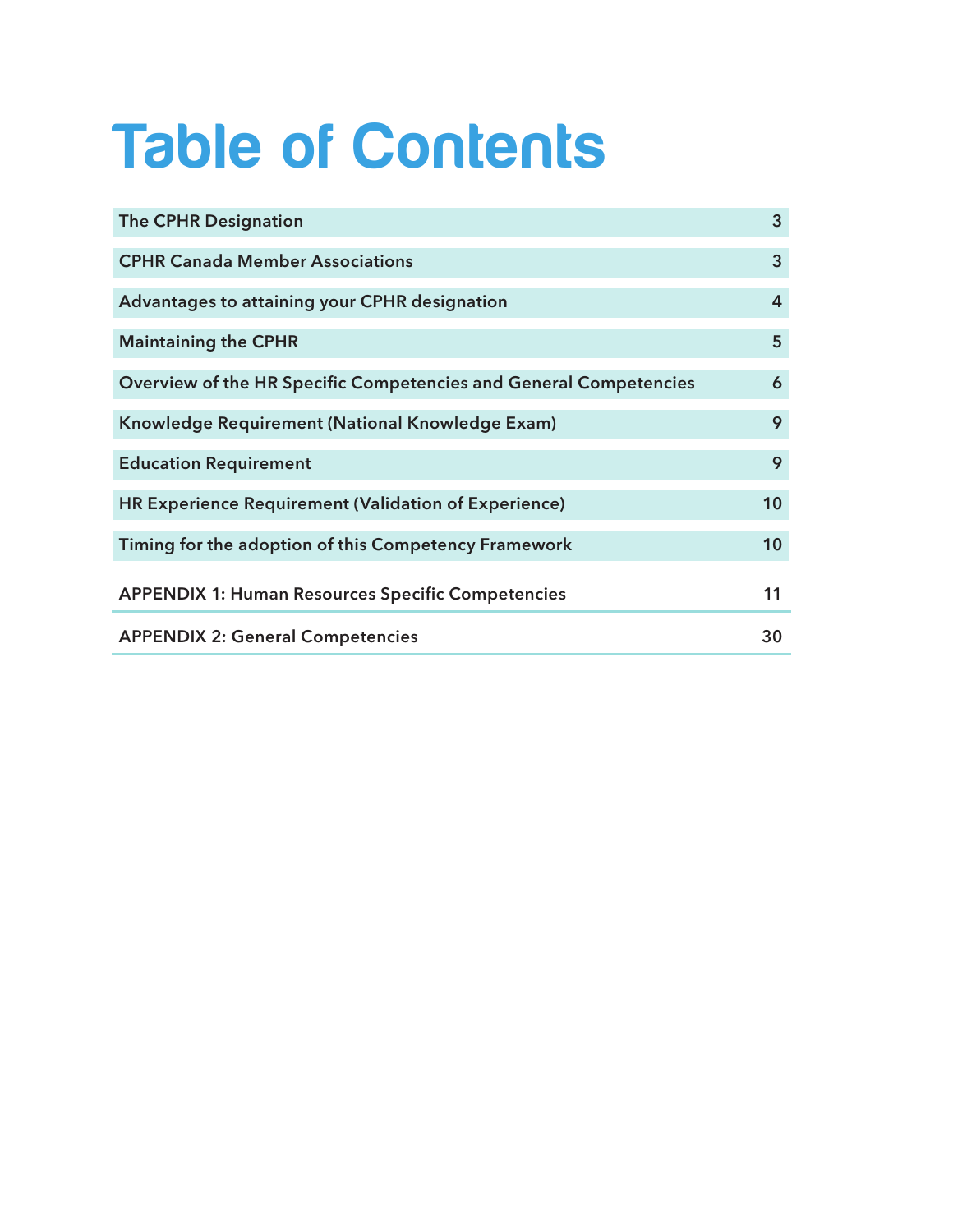# <span id="page-2-0"></span>The CPHR Designation

The Chartered Professional in Human Resources (CPHR) designation is a nationally recognized level of achievement within the field of human resources. It reflects a conviction that the professional practice of human resources management can safeguard the interests of employers, employees and the business community.

The designation represents continuing recognition of the bearer's professionalism. There are over 27,000 HR professionals across Canada who have discovered the CPHR advantage.

The CPHR Competency Framework is the foundation on which the CPHR designation rests. It is used by:

- **»** Employers and the public to better understand the value of CPHRs
- **»** The academic community in the design and development of course curriculum and profession specific programs
- **»** CPHRs to validate their skills and abilities and articulate their value as a CPHR
- **»** CPHRs and CPHR Canada Member Associations for continuing professional development (CPD) requirements
- **»** Future CPHRs to help them understand the knowledge, skills, and abilities required to become a CPHR

# CPHR CANADA MEMBER ASSOCIATIONS

The CPHR designation is governed by CPHR Canada. For the purposes of this Competency Framework, this includes the following Member Associations in these provinces and territories:

- **»** CPHR Alberta (also represents Northwest Territories and Nunavut)
- **»** CPHR British Columbia & Yukon
- **»** CPHR Manitoba
- **»** CPHR New Brunswick/ CRHA Nouveaux Brunswick
- **»** CPHR Newfoundland & Labrador
- **»** CPHR Nova Scotia
- **»** CPHR Prince Edward Island
- **»** CPHR Saskatchewan

Further details at: [www.cphr.ca/cphr-canada/member-associations](http://www.cphr.ca/cphr-canada/member-associations)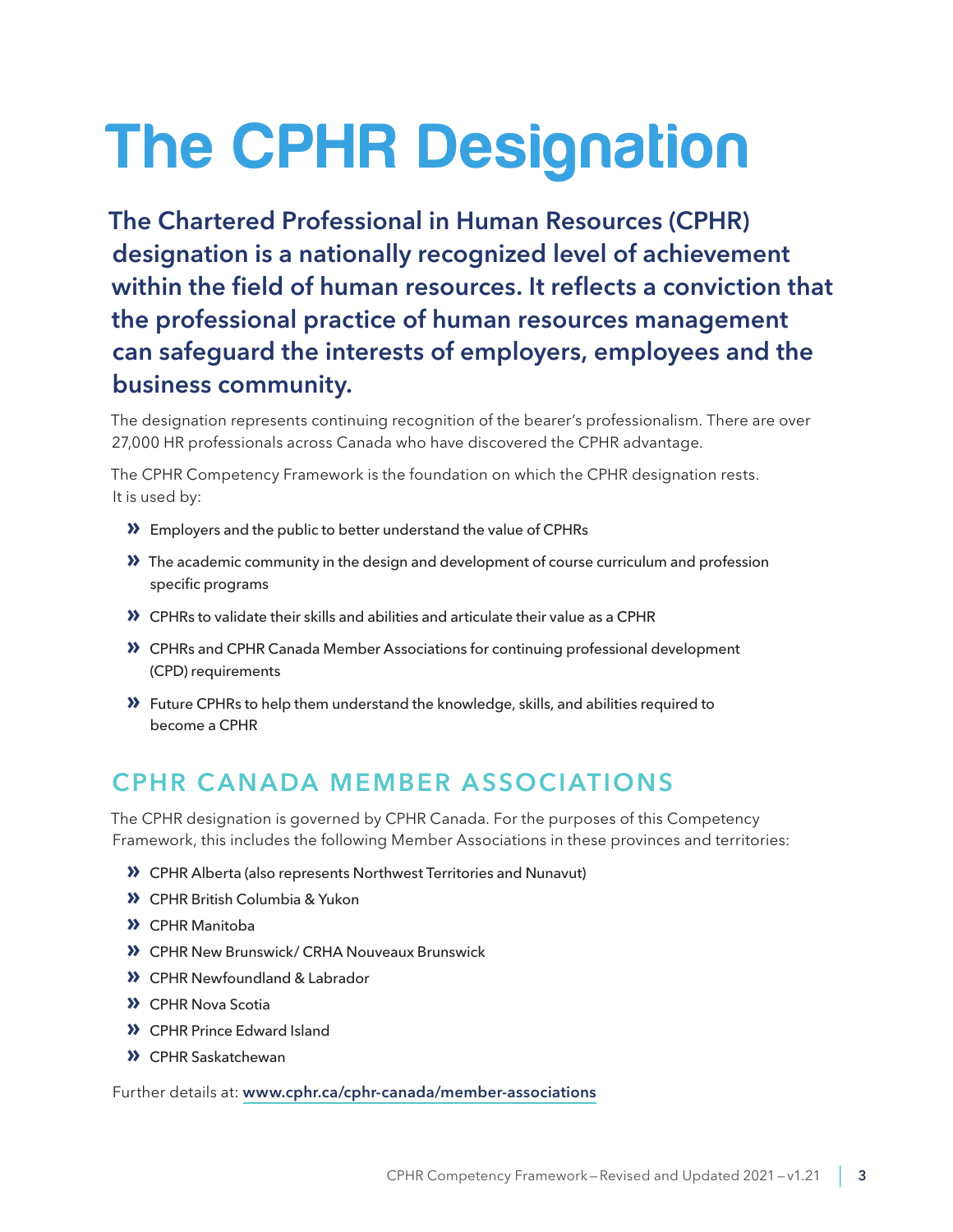# <span id="page-3-0"></span>ADVANTAGES TO ATTAINING YOUR CPHR DESIGNATION



# **Proven Expertise**

HR practitioners who pursue the CPHR must meet all requirements set out by their provincial HR association, which aims to measure their competence and experience in the field of HR. By pursuing the CPHR designation, you'll prove your ability to tackle all aspects of HR and demonstrate to employers and colleagues alike that you are a true HR expert.



## **Continual Learning**

To maintain your designation, you will be challenged to continually update your knowledge and skills in HR. As a CPHR, you'll gain expertise and leading edge knowledge to help you manage complex and dynamic HR issues and, ultimately, to become a strategic leader.



CPHRs must undergo rigorous studies, comprehensive exam(s) and ongoing learning. They are, in short, committed to the profession over the long-term. By pursuing your CPHR, you demonstrate your commitment to continually maintaining HR competence in the profession. You join the class of HR professionals that employers seek out.



## **Knowledge Community**

As a CPHR, you are part of an exclusive, nation-wide community of HR professionals. Through special events, conferences, publications and websites, you can connect with others in the HR profession from across Canada. This powerful network proves invaluable as you look for solutions, ideas and the ability to connect with others in the field.



#### **Ethical Behaviour**

CPHRs commit themselves to high standards of ethical behaviour. They are held to the Member Association Code of Ethics and Rules of Professional Conduct that covers a range of important professional issues including confidentiality, conflict of interest, professional growth and more. You gain confidence from your employer, colleagues and peers with the knowledge that you are committed to a Code of Ethics and Rules of Professional Conduct that demands the highest standards for the profession, and that you are required to complete a mandatory ethics course every three years for Continuing Professional Development.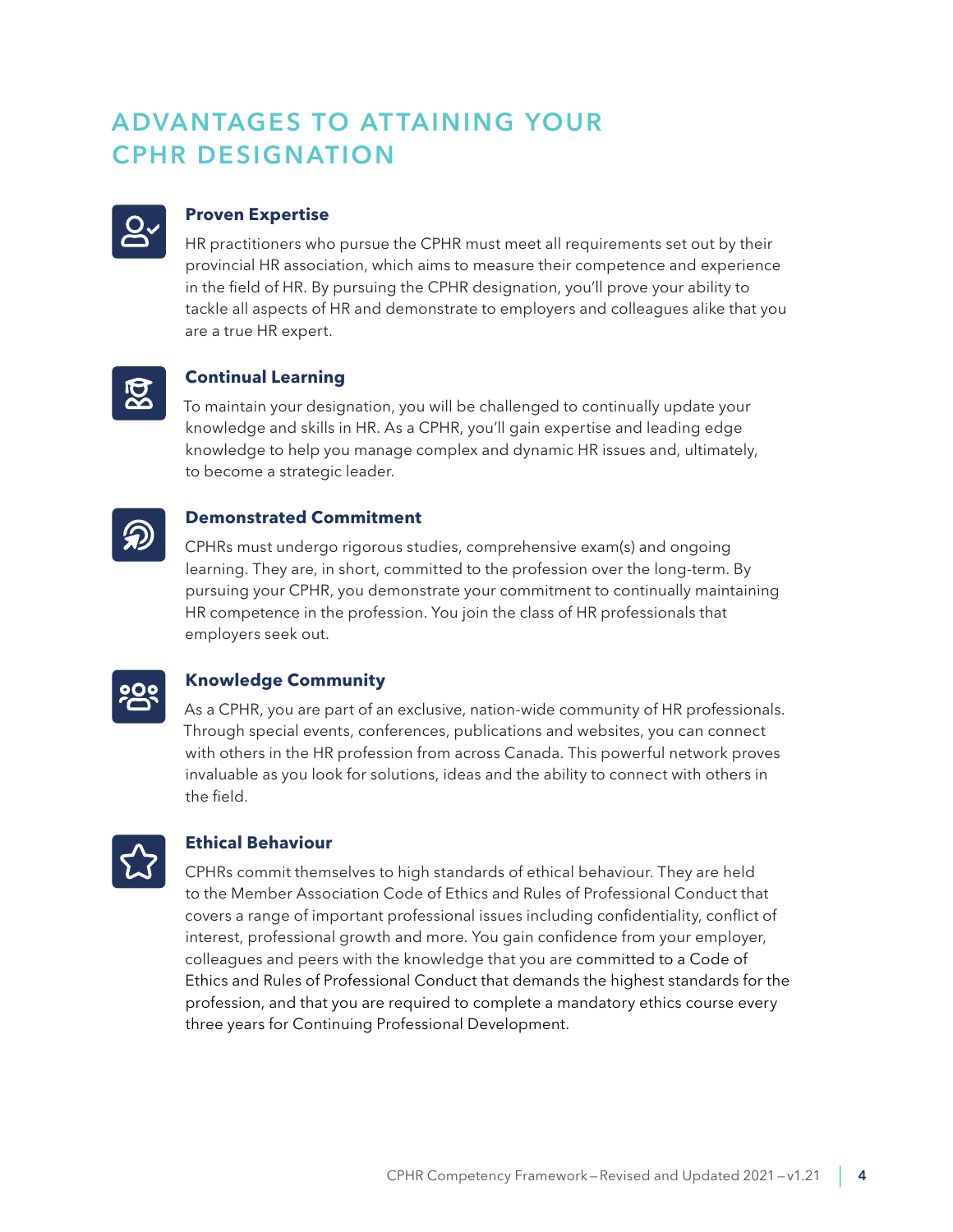# <span id="page-4-0"></span>REQUIREMENTS TO ACHIEVE YOUR CPHR

Across the eight Provinces and three territories that recognize the CPHR designation, the requirements to achieving your CPHR are consistent, but the specific processes, timing etc., reflect the needs of each association's member community. Refer to your Member Association for specific details on processes, timing, etc.

The CPHR education, examination and experience requirements are designed to provide those pursuing the designation opportunities to develop and demonstrate the required CPHR competencies.

The requirements to become a Chartered Professional in Human Resources are:

- **1. Membership –** Meet the requirements for membership in your CPHR Member Association.
- **2. Knowledge –** Demonstrate theoretical and technical knowledge of the CPHR competencies by passing the National Knowledge Exam (NKE) or demonstrating equivalencies through post secondary education.
- **3. Education –** Demonstrate knowledge and critical thinking by meeting the foundational knowledge coursework requirement and the appropriate level of post secondary qualification as determined by the pathway being followed.
- **4. Experience Requirement –** Demonstrate the required time and level of work experience practicing human resources through the Validation of Experience assessment. At least three or more years (in the last 10 years) are required depending on the path being taken. Experience does not need to be from Canada and can be achieved in any sector.
- **5. Professional Conduct –** Attest to the Code of Ethics & Rules of Professional Conduct.

# MAINTAINING THE CPHR

Once an individual achieves the CPHR designation, there is an ongoing requirement to maintain one's competence. This is demonstrated through compliance with the standards set for Continuing Professional Development.

Continuing Professional Development (CPD) involves the reporting of qualifying development activities that aid one in advancing and expanding their professional knowledge and practice in the competency areas.

CPHRs are required to complete Continuing Professional Development annually. They must complete a minimum of 10 qualifying CPD hours per year and 60 qualifying CPD hours on an ongoing threeyear rolling basis. There is an Ethics course requirement within the 3 year rolling period.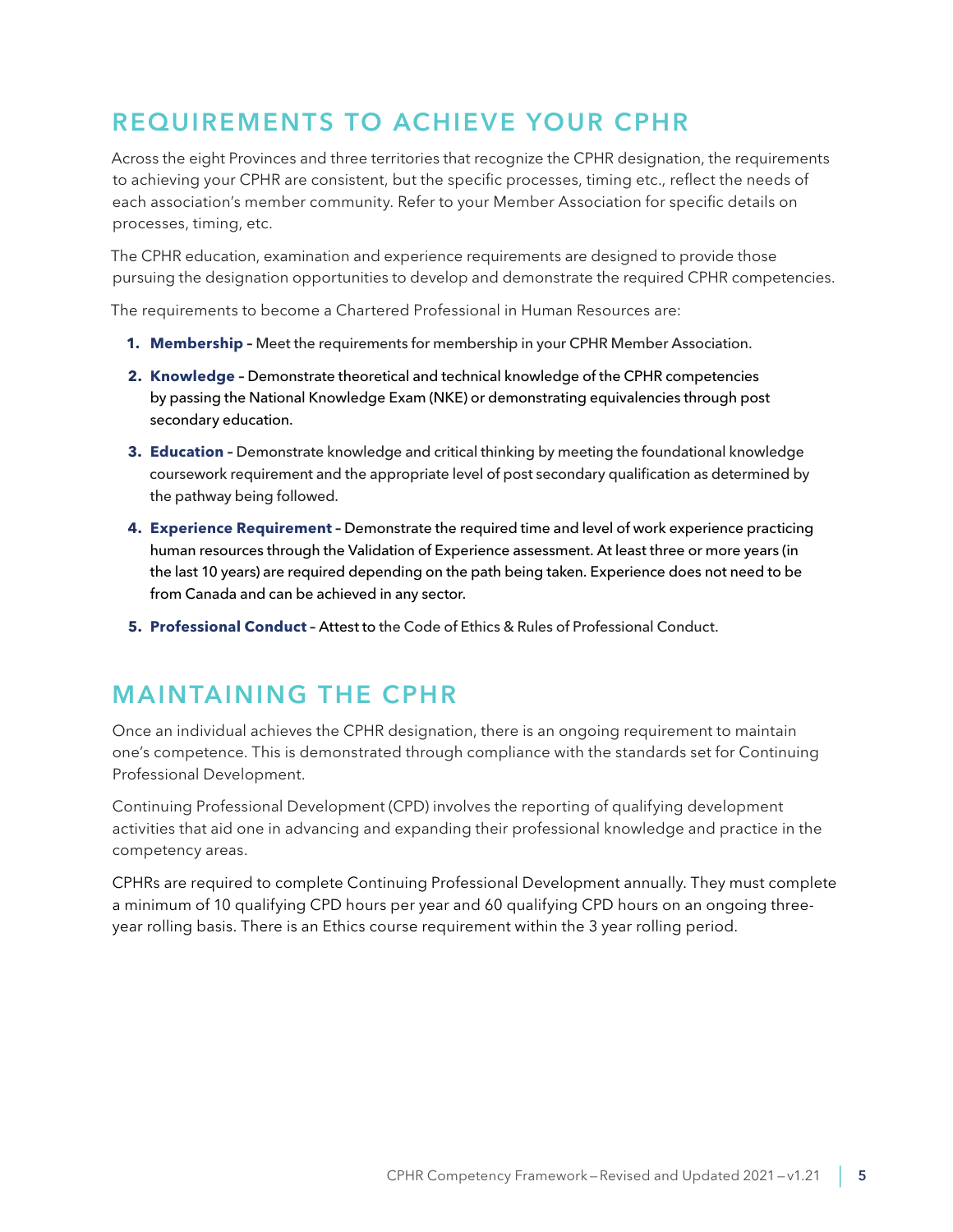# <span id="page-5-0"></span>OVERVIEW OF THE HR SPECIFIC COMPETENCIES **AND GENERAL COMPETENCIES**

This framework includes 2 categories of competencies: HR Specific Competencies and General Competencies.



*The HR Specific Competencies are capabilities that define an HR professional. They are categorized into 9 HR Competency Areas which in turn comprise 49 HR Specific Competencies. 90% of the National Knowledge Exam (NKE) will be based on the HR Specific Competencies.*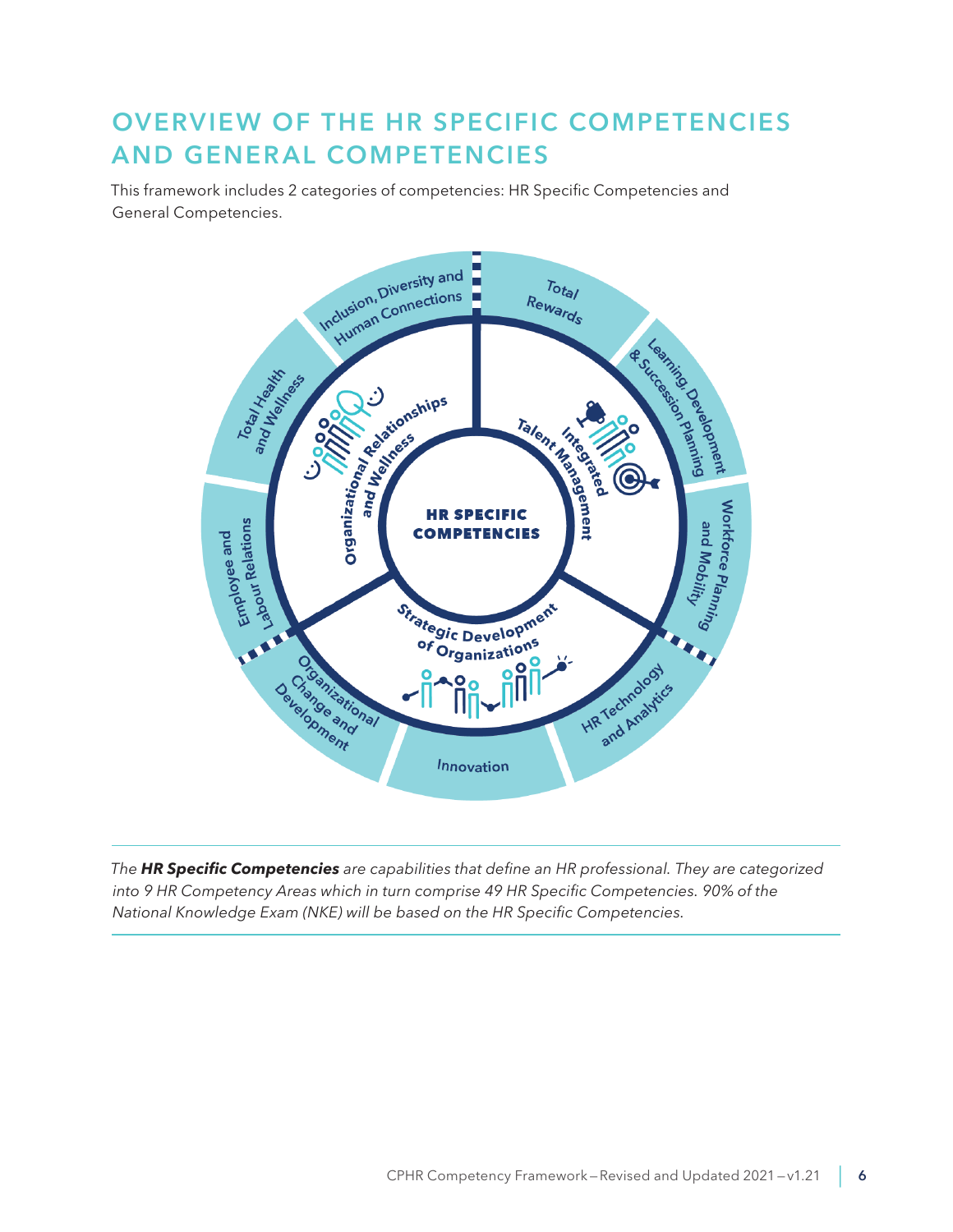

*The General Competencies include capabilities that an HR professional should possess to operate successfully in their professional practice, and are not specific to the HR profession. They are categorized into 12 General Competency Areas which in turn comprise 48 General Competencies. 10% of The National Knowledge Exam (NKE) will be based on select General Competencies.*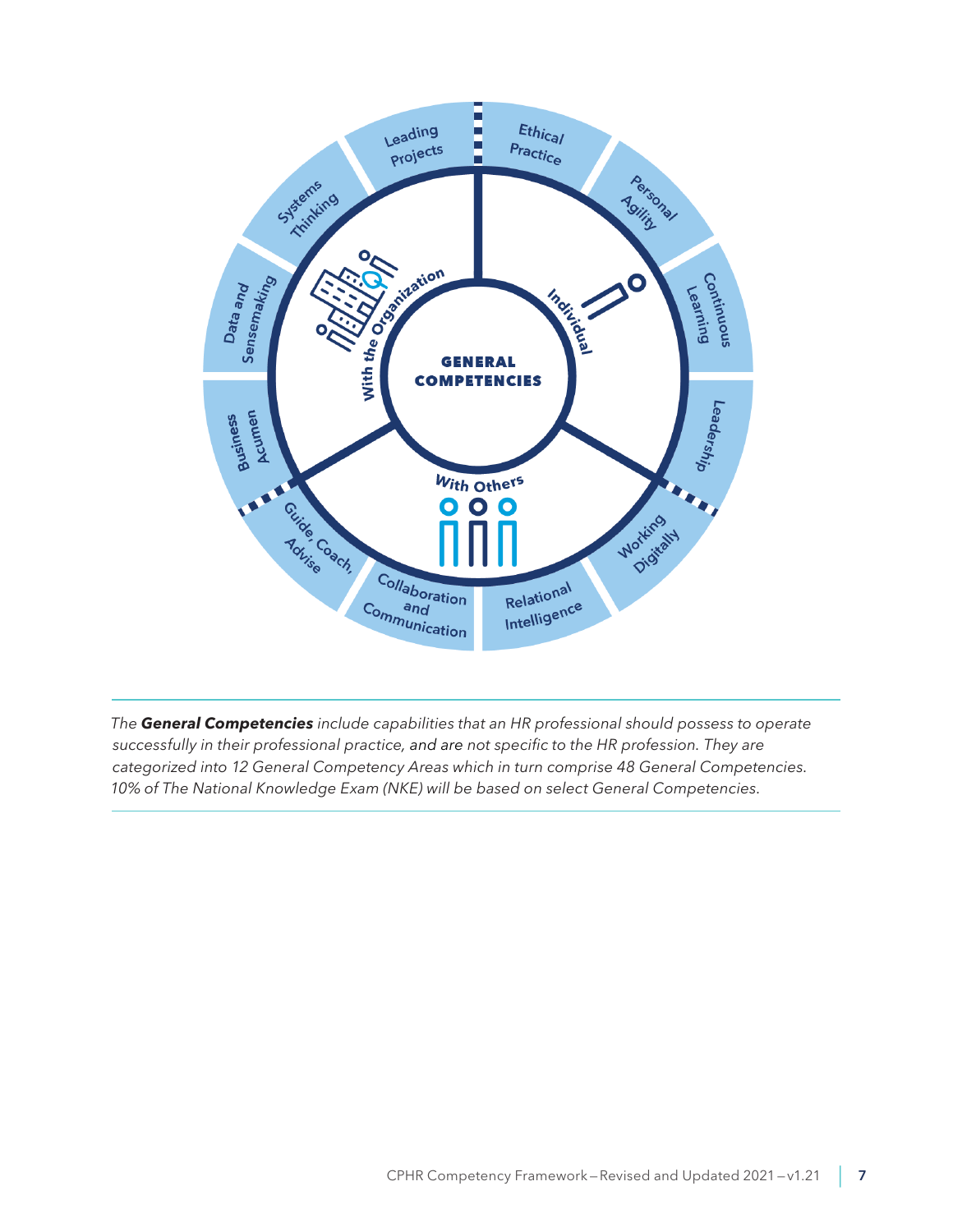# **THE HR SPECIFIC COMPETENCIES AND GENERAL COMPETENCIES FORMAT**

## **Each of the 9 HR Specific Competency Areas (Appendix 1) is broken down into 3 sections:**

#### **1.** Competency expected to achieve the CPHR designation

These are the core HR competencies. There is a total of 49 across the 9 Competency Areas. 90% of the NKE will be based on these competencies. Experience demonstrated in Validation of Experience (VOE) assessments will be based on these competencies. They are coded with numbers only (beginning with 1) using this system: 1.1.1, 1.1.2, etc.

#### **2.** Knowledge and Skills Expected of a CPHR Designation Holder

These are capabilities that CPHR holders should understand and be able to apply. They describe applied level HR practice situations that HR professionals will encounter (if they practice in the competency area) and should be able to successfully manage. While expected of practicing CPHRs, they are not competencies that the NKE or VOE will assess directly in order to attain the CPHR designation.

# **3.** Competency level to reflect advanced human resources knowledge and practice These are higher level capabilities that a CPHR holder may strive to attain in their work/career. They are included for information and to help inspire advanced HR professional development and practice. They are not tested as part of the NKE or expected be demonstrated in the VOE process in order to attain the CPHR designation.

# **Each of the 12 General Competency Areas (Appendix 2) is broken down into 2 sections:**

#### **1.** Competency expected to achieve the CPHR designation

These are deemed to be key competencies of any professional and are not specific to the HR profession. There are a total of 48 across 12 General Competency Areas. 10% of the NKE will be based on these competencies. These competencies are to be demonstrated in the General Competency section of the Validation of Experience (VOE). They are coded with numbers only (beginning with 2) using this system: 2.1.1, 2.1.2, etc.

#### **2.** Knowledge and Skills Expected of a CPHR Designation Holder

These are capabilities that CPHR holders should understand and be able to apply. They describe applied level HR practice situations that HR professionals will encounter (if they practice in the competency area) and should be able to successfully manage. While expected of practicing CPHRs, they are not competencies that the NKE or VOE will assess directly in order to attain the CPHR designation.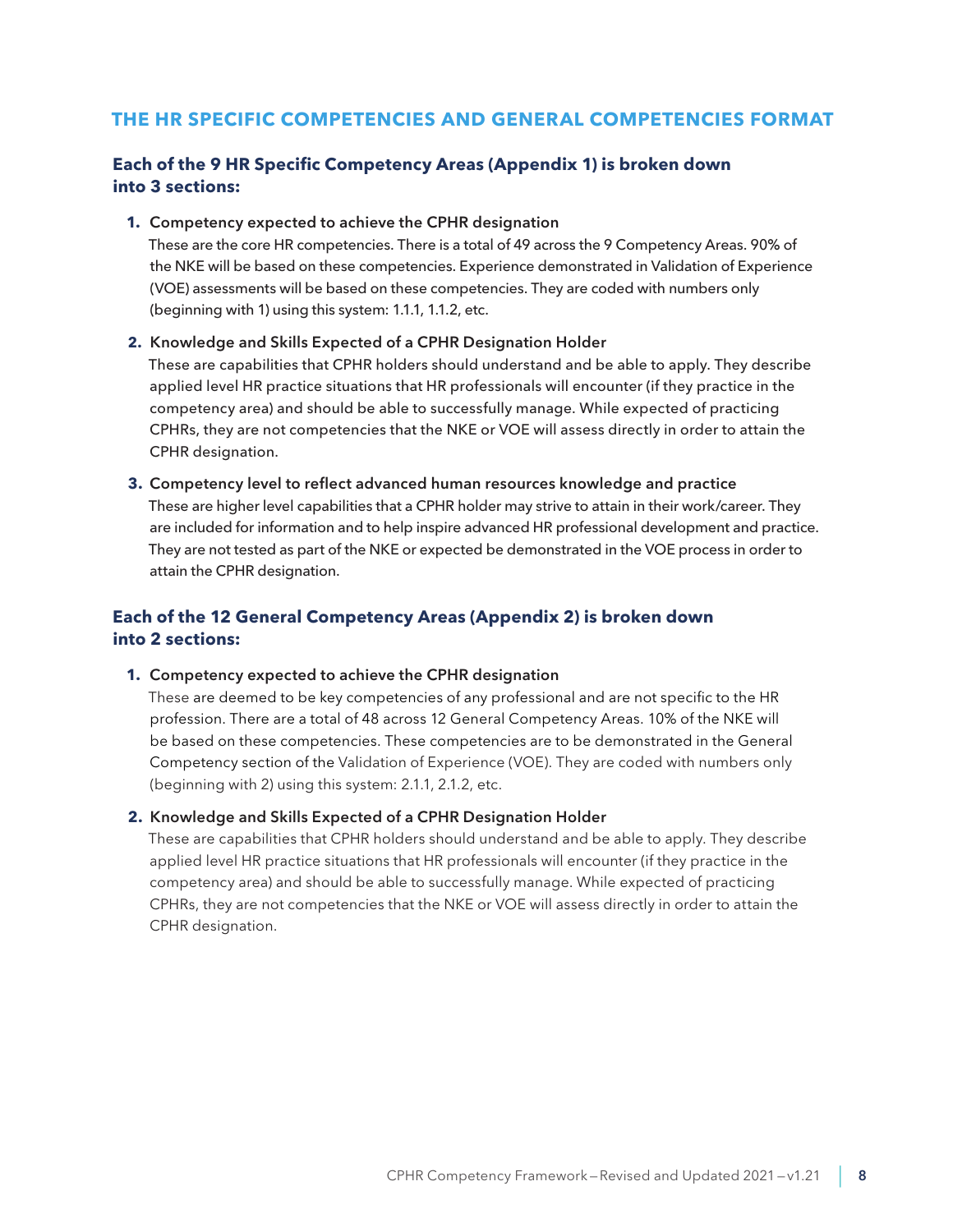# <span id="page-8-0"></span>KNOWLEDGE REQUIREMENT (NATIONAL KNOWLEDGE EX AM)

The National Knowledge Exam® (NKE) assesses understanding of HR knowledge and skills. It serves as the national benchmark for the assessment of proficiency in the human resources body of knowledge. The exam assesses an individual's understanding of the CPHR competencies as they relate to academic knowledge. Academic knowledge refers to basic facts, policies, practices, methods, legislation, etc. It is information that can be written into procedures and transferred during the learning process.

90% of the NKE is based on the HR Specific Competencies and 10% is based on the General Competencies.

After you have passed the exam, you are considered a candidate for certification (a 'CPHR Candidate').

# **HR EDUCATIONAL REQUIREMENT**

There is a mandatory HR educational requirement that needs to be met before taking the National Knowledge Exam (NKE) which sets the bar for HR specific academic comprehension, establishes a standard for educational requirements and builds on credibility of the CPHR designation. This requirement is in the form of HR education in 9 areas related to the profession. Individuals can demonstrate completion of equivalent coursework already completed or take approved courses to meet this requirement. Refer to your Member Association for further details.

# **MEMBER ASSOCIATION ACCREDITED HUMAN RESOURCES PROGRAMS**

Individuals pursuing the CPHR may also be able to waive the NKE if they have successfully completed an accredited post-secondary program. Qualifying programs within educational institutions are accredited by a provincial Member Association and may be recognized by all CPHR Canada Member Associations once accredited. Refer to your Member Association for further details.

# EDUC ATION REQUIREMENT

A Bachelor's degree provides the basis for individuals to effectively apply critical thinking and analytical processes. In this situation they will also need to demonstrate 3 years of appropriate HR experience as set out in the Validation of Experience (VOE) process.

Member Associations also offer paths to the CPHR designation which require alternative (non-degree) levels of education. In these situations, the individual will need to demonstrate 8 years of appropriate HR experience as set out in the Validation of Experience process to attain the CPHR designation.

*Refer to your Member Association for further details of current provincial educational requirements.*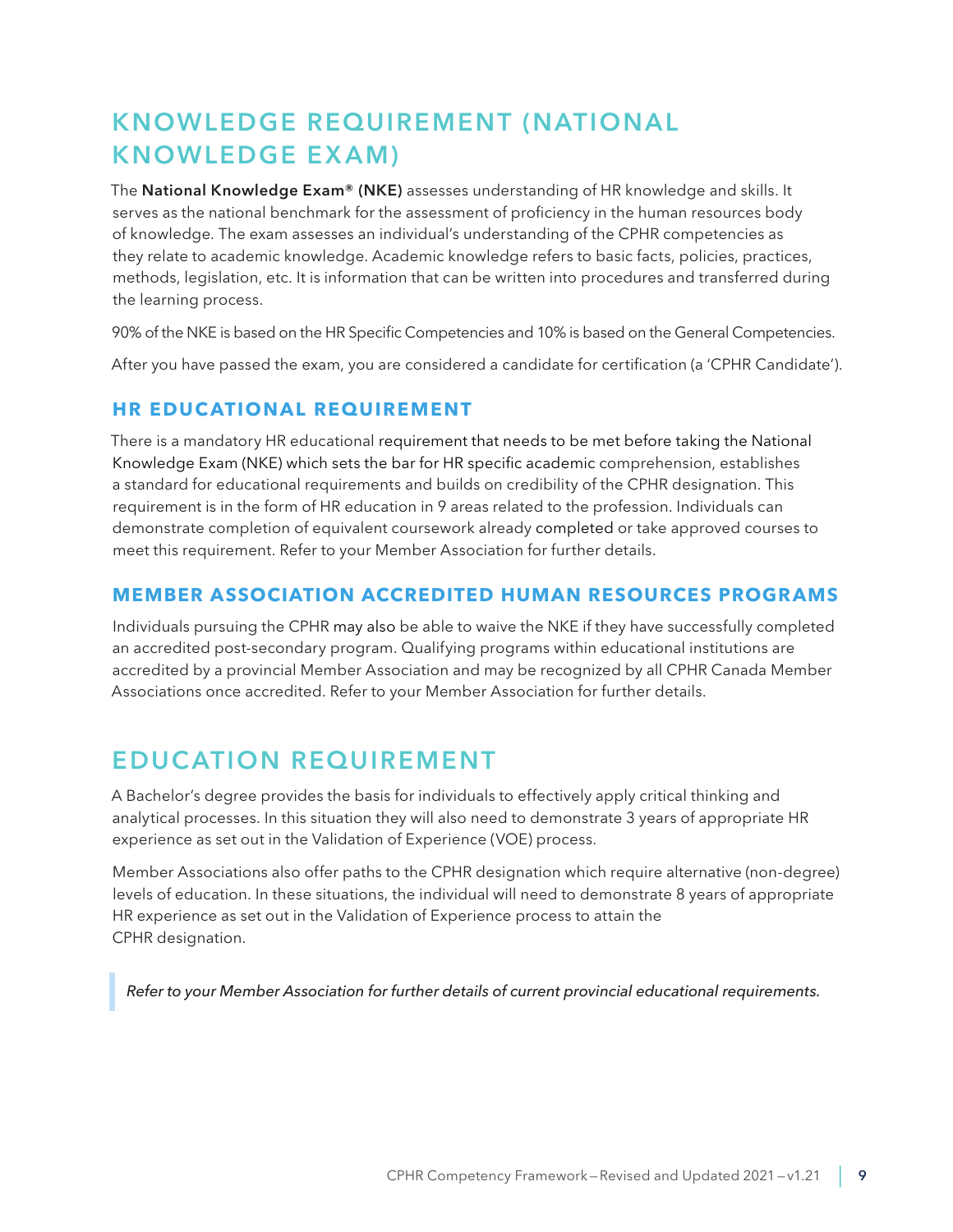# <span id="page-9-0"></span>HR EXPERIENCE REQUIREMENT (VALIDATION OF EXPERIENCE)

CPHR candidates must demonstrate at least three (3) or more years of HR work experience at the foundational and applied level in human resources within the last ten (10) years as the final step to the completion of the CPHR designation.

HR practitioners can work toward the Experience Requirement in any sector of the economy: industry, government, public practice, professional associations, education, healthcare, not-for-profits, etc. essentially anywhere that has a human resources management function.

Assessment of experience is made through the Validation of Experience (VOE) assessment process. This is administered by your Member Association. Core requirements include:

- **»** For CPHR Candidates with a Bachelor's degree: a minimum of 3 years of HR work experience within the past 10 years. In this case, a minimum of 2 of these years must be applied experience, with a maximum of 1 year of foundational experience.
- **»** For CPHR Candidates without a Bachelor's degree: a minimum of 8 years work experience within the past 10 years. In this case, a minimum of 5 of these years must be applied experience, with a maximum of 3 years of foundational experience.
- **»** The majority of the work, 51% or more, must be HR work.
- **»** Demonstration of at least 12 of the 49 HR Specific competencies.
- **»** Demonstration of experience from at least 4 of the General Competencies Areas (of which there are 12).

*Please refer to your Member Association for full details of the Validation of Experience requirements including criteria, and definitions of applied & foundational experience.*

# TIMING FOR THE ADOPTION OF THIS COMPETENCY FRAMEWORK

This enhanced version of the CPHR Competency Framework was issued in fall 2021. To allow for necessary preparations and lead times:

- **»** The first National Knowledge Exam (NKE) to be based on this Competency Framework will be fall 2022.
- **»** The Validation of Experience (VOE) assessment process will be based on this Competency Framework from January 1<sup>st</sup>, 2023.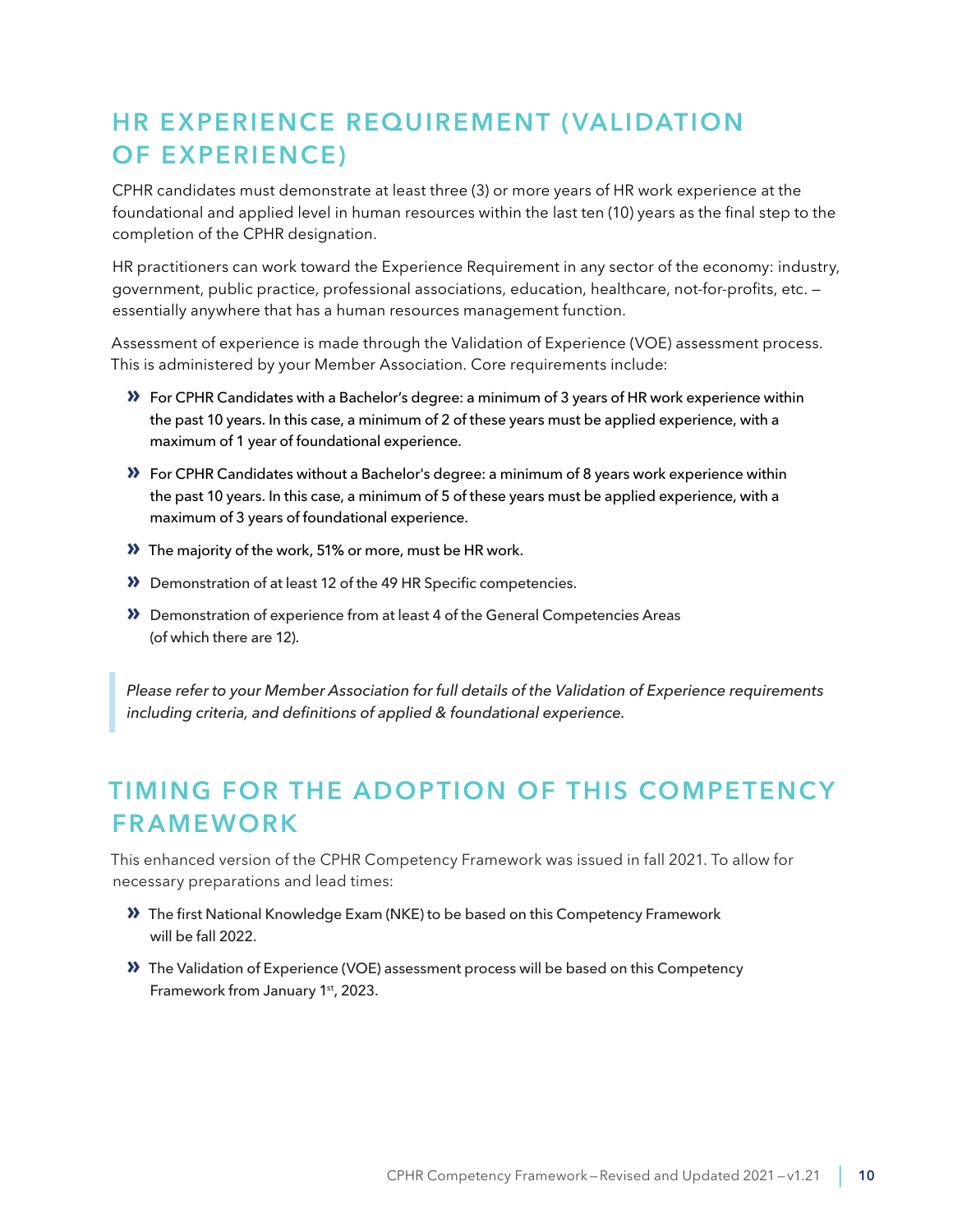# <span id="page-10-0"></span>Appendix 1

# HUMAN RESOURCES SPECIFIC COMPETENCIES

# **ORGANIZATIONAL RELATIONSHIPS AND WELLNESS**

# **INTEGRATED TALENT MANAGEMENT**

| 1.5 Learning, Development and Succession Planning 20 |  |
|------------------------------------------------------|--|
|                                                      |  |

# **STRATEGIC DEVELOPMENT OF ORGANIZATIONS**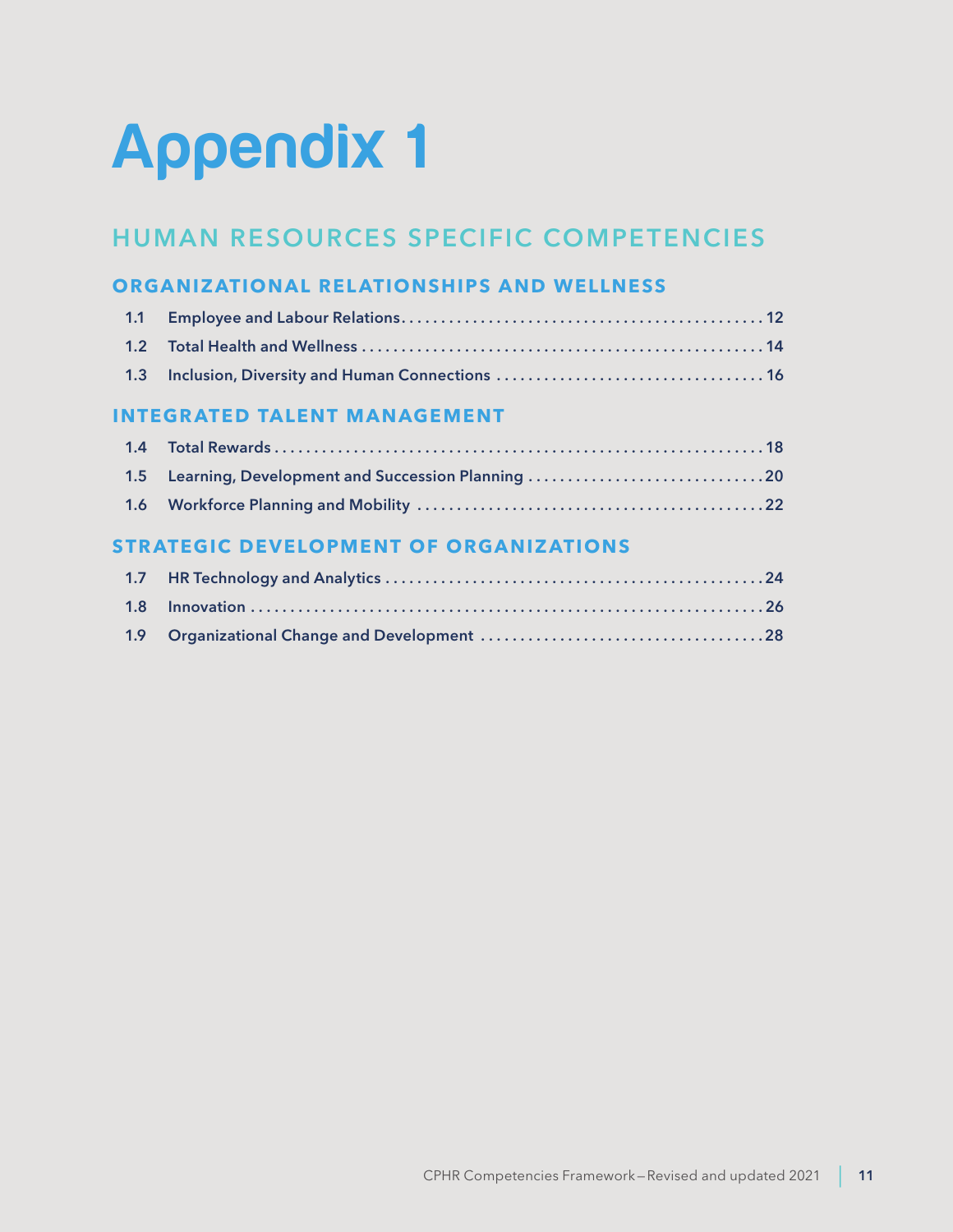# <span id="page-11-0"></span>**ORGANIZATIONAL RELATIONSHIPS AND WELLNESS**

# **1.1 | Employee and Labour Relations**

Build and maintain relationship with employees and their representatives in alignment with organizational goals.

#### **Competency expected to achieve the CPHR designation**

| 1.1.1 | Support the development of collective employment contracts and agreements,<br>ensuring compliance with applicable legislation and the organizational strategic plan.                                 |
|-------|------------------------------------------------------------------------------------------------------------------------------------------------------------------------------------------------------|
| 1.1.2 | If required, act as representative of parties before the relevant administrative bodies.                                                                                                             |
| 1.1.3 | Promote a collaborative work environment between the employer, the union<br>(if applicable), employees, and other representative groups.                                                             |
| 1.1.4 | Interpret legislation, collective agreements (where applicable), and policies consistent<br>with legal requirements and organizational values to treat employees in a fair and<br>consistent manner. |

- › Uphold, promote and communicate laws, policies, and best practices in employee and labour relations applicable to the organization.
- › Build, influence and manage collaborative and multi stakeholders' relationships.
- › Consider all aspects of a situation and anticipate medium—and long-term impacts.
- › Ask the right questions in order to fully understand expectations and needs of the other party.
- › Prepare negotiations and make changes to individual or collective employment contracts in close collaboration with stakeholders as required.
- › Be prepared to educate managers and supervisors on legal compliance and contract requirements.
- › Share best practices and developments in employee and labour relations within the organization.
- › Resolve conflicts or disputes in a fair and consistent manner.
- › Comprehend union certification, collective bargaining and arbitration processes.
- > Stay current on new developments in employee and labour relations practices.
- › Understand when legal or labour experts are required and consult the right resource accordingly.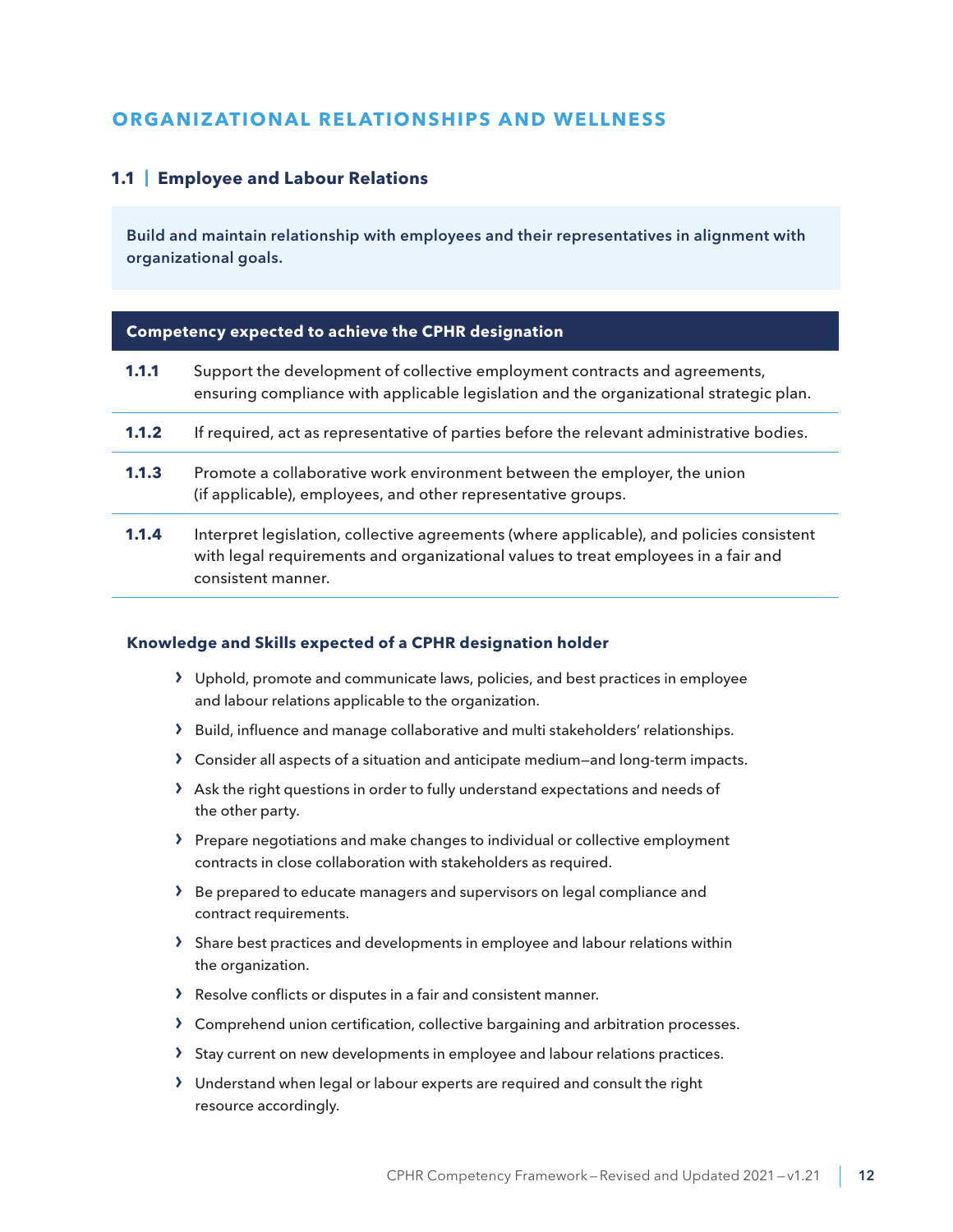- › Understand role of labour ministries, labour relations boards and other employment law tribunals.
- › Analyze the legal context including laws, regulations, case law, and policy, in terms of employee and labour relations.

- › Develop strategies and cases to meet the objectives of the represented party.
- › Design innovative and culturally appropriate tools for employee and labour relations.
- › Develop new models or conceptual frameworks related to employee and labour relations.
- › Use multiple sources of reliable information to validate the arguments and facts heard.
- › Implement processes that enable leaders to manage employee relationships equitably, and in alignment with the organizations' culture and values.
- › Contribute to the growth and continuous improvement of employee and labour relations practices beyond the organization.
- › Share best practices and communicate developments in employee and labour relations outside the organization.
- › Ensure the development of competencies and the transfer of knowledge to stakeholders in employee and labour relations.
- › Recommend employee and labour relations strategies based on risks, costs and opportunities to achieve organization objectives.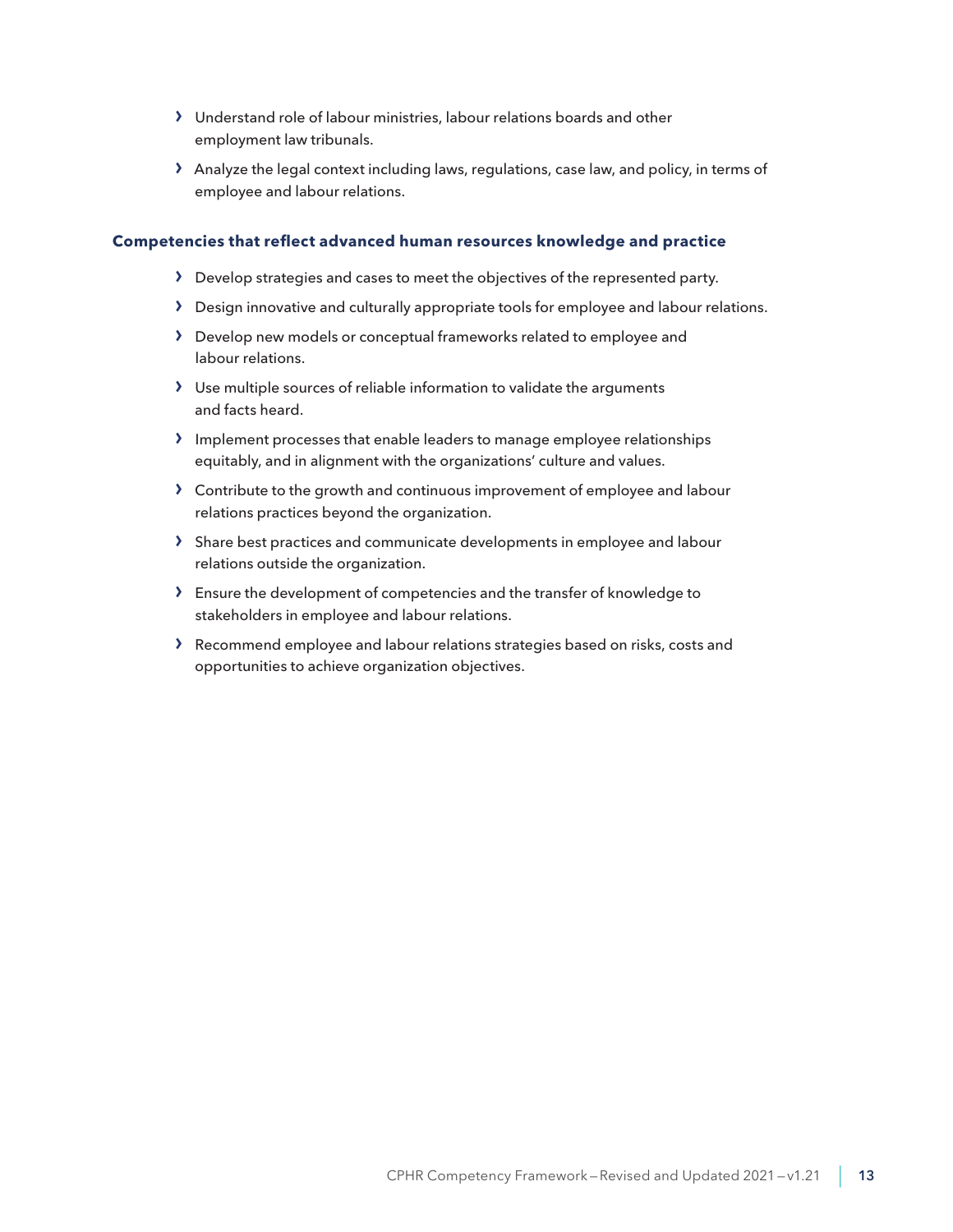# <span id="page-13-0"></span>**1.2 | Total Health and Wellness**

Support the development of a culture and environment of physical and psychological safety with a balance between productivity and wellbeing.

#### **Competency expected to achieve the CPHR designation**

- **1.2.1** Promote the health and safety of employees through an understanding of legislation, regulations, and standards to increase organizational awareness and manage risk.
- **1.2.2** Support the development of health, safety and wellness policies, procedures, roles and responsibilities for leaders and employees in order to ensure compliance to required policies.
- **1.2.3** Support the development of training, and monitoring programs to provide appropriate safeguards.
- **1.2.4** Strive for organizational productivity while focusing on employee wellbeing.
- **1.2.5** Encourage a proactive approach to mental health and psychological wellbeing in the workplace by enhancing awareness at all levels of the organization to improve performance.
- **1.2.6** Encourage employee wellness by endorsing healthy lifestyles, educating employees and providing opportunities for the enhancement of wellness to sustain overall employee and organizational health.

- › Uphold, promote and communicate laws, policies, and best practices in health, safety and wellness and make all employees aware of the importance of complying with them.
- › Analyze the current situation, identify risks, and propose corrective measures to implement health, safety and wellness best practices within the organization.
- › Understand the link between organizational productivity and employee wellbeing.
- › Comprehend and apply health and safety programs and practices such as workers compensation and good disability management, return to work and accommodation processes and strategies, cost reduction strategies in workplace insurance, ergonomic and other prevention strategies, work-life balance, emergency response plans, etc.
- › Implement and update programs, policies, practices, training, tools and action plans to rally employees and ensure compliance with occupational health, safety and wellness standards.
- › Share best practices and communicate developments in health, safety and wellness within the organization.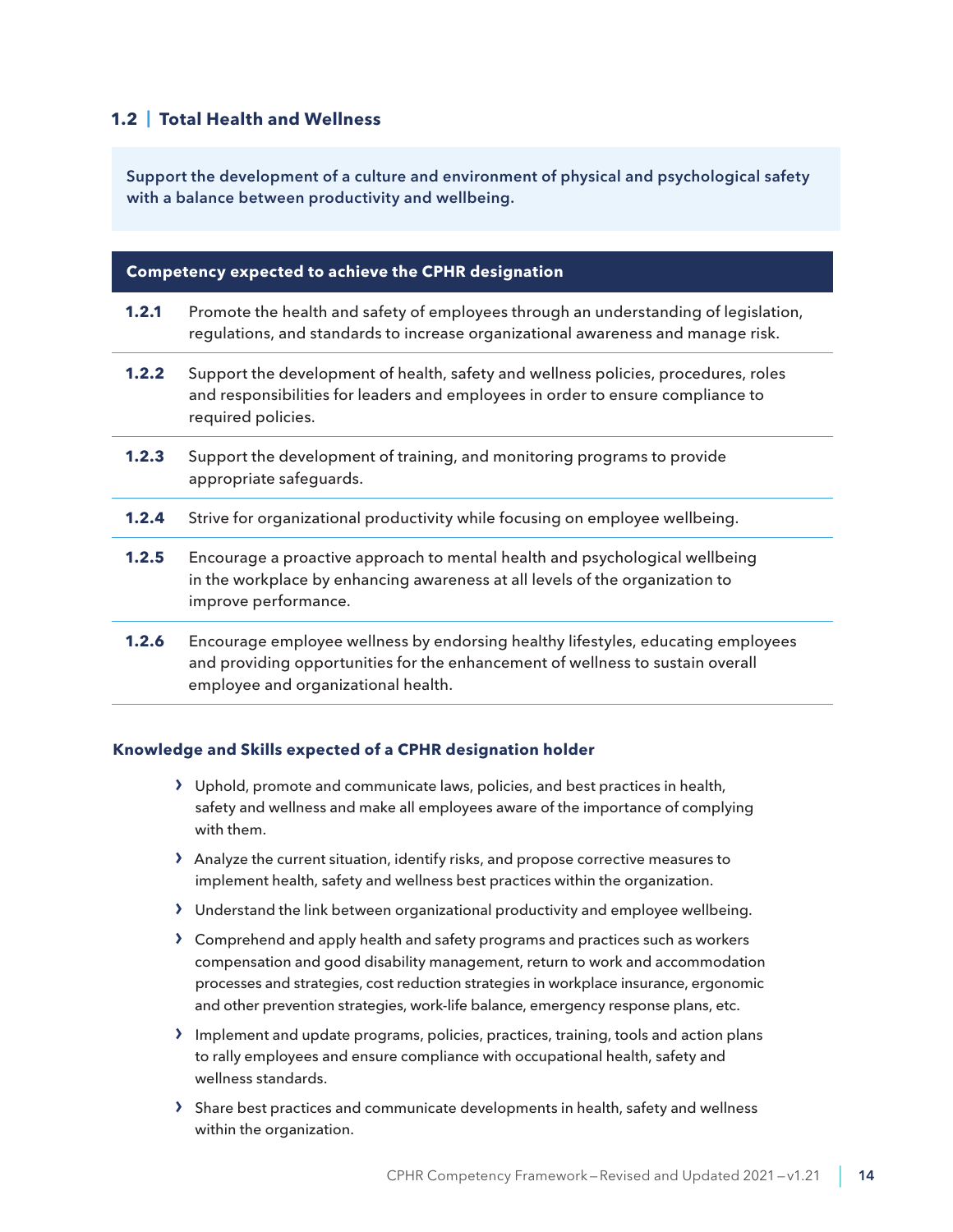- › Understand roles and responsibilities of the employer, supervisor, worker and joint committees regarding health, safety and wellness.
- › Comprehend mental health and psychological wellbeing and their impacts in the workplace.
- › Determine methods for identifying potential risks or incipient mental health and psychological wellbeing before seeing negative impacts on the organization.
- › Promote the benefits of a healthy work environment.
- › Stay current on new developments in health, safety and wellness practices.
- › Understand when experts are required and consult the right resource accordingly.

- › Design innovative tools for employee health, safety and wellbeing.
- › Develop new models and conceptual frameworks related to workplace health, safety and wellbeing.
- › Ensure the development of competencies and the transfer of knowledge to stakeholders in health, safety, and wellbeing.
- › Find solutions and recommendations in terms of health, safety and wellbeing.
- › Recommend health, safety and wellbeing strategies based on risks, costs and opportunities to achieve business objectives.
- › Extend the workplace's health, wellness and safety initiatives to a broader range of stakeholders to progressively engage the community.
- › Share best practices and communicate developments in health, safety and wellbeing.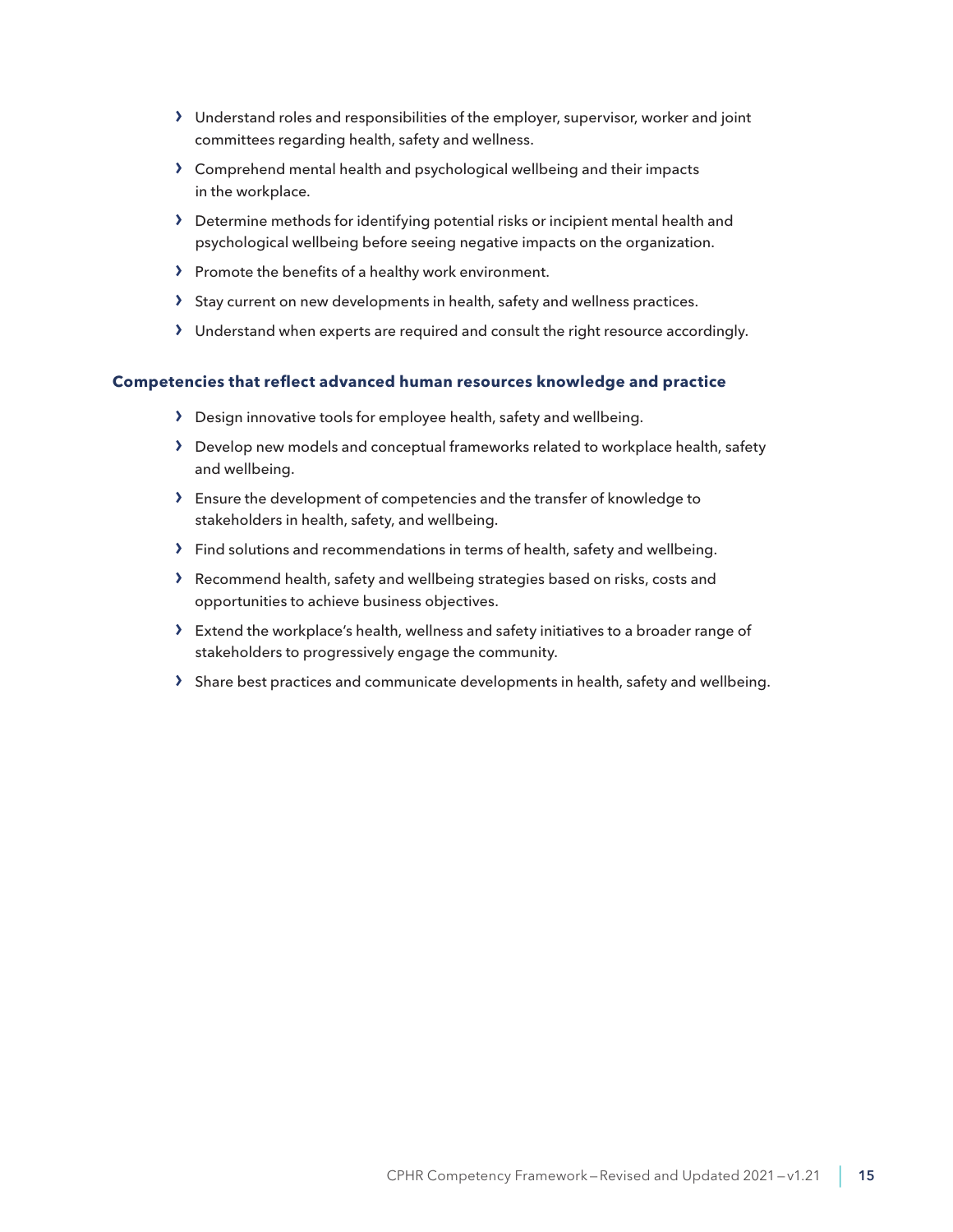# <span id="page-15-0"></span>**1.3 | Inclusion, Diversity and Human Connections**

Develop and implement practices that create connection, collaboration and work culture that is healthy, inclusive and embraces diversity.

#### **Competency expected to achieve the CPHR designation**

- **1.3.1** Promote engagement, commitment, and motivation of employees by developing, implementing, and evaluating effective strategies to enhance productivity, morale and culture.
- **1.3.2** Support the development of initiatives through which leaders align culture, values, and work groups to increase productivity and engagement of employees.
- **1.3.3** Implement practices and processes that encourage collaboration and maintenance of a healthy, inclusive and diverse working environment.
- **1.3.4** Provide support to individuals, teams and organizations to identify and achieve shared objectives.
- **1.3.5** Demonstrate the value of employee engagement using appropriate measures to encourage productivity, continuous improvement and innovation and strengthen attraction and retention of diverse employees.
- **1.3.6** Partner with appropriate leadership to communicate with employees, the union, and organizational stakeholders on organizational challenges and developments to create understanding and enhance affiliation with the organization.

- › Uphold, promote and communicate laws, policies and processes to prevent workplace harassment.
- › Introduce recognized approaches and tools to employee engagement, conflict resolution, and collaborative work.
- › Understand theories and models of human motivation and engagement including methodologies used to measure employee engagement and the predictors of employee engagement.
- › Promote a healthy working environment by developing, implementing, and maintaining practices and programs such as encouraging harmonious relationships, managing tensions, favouring inclusion, encouraging engagement and motivation, promoting civility and preventing all forms of harassment.
- › Intervene in situations that undermine the working environment and handle complaints in a confidential manner, respecting individuals, laws and organizational policies.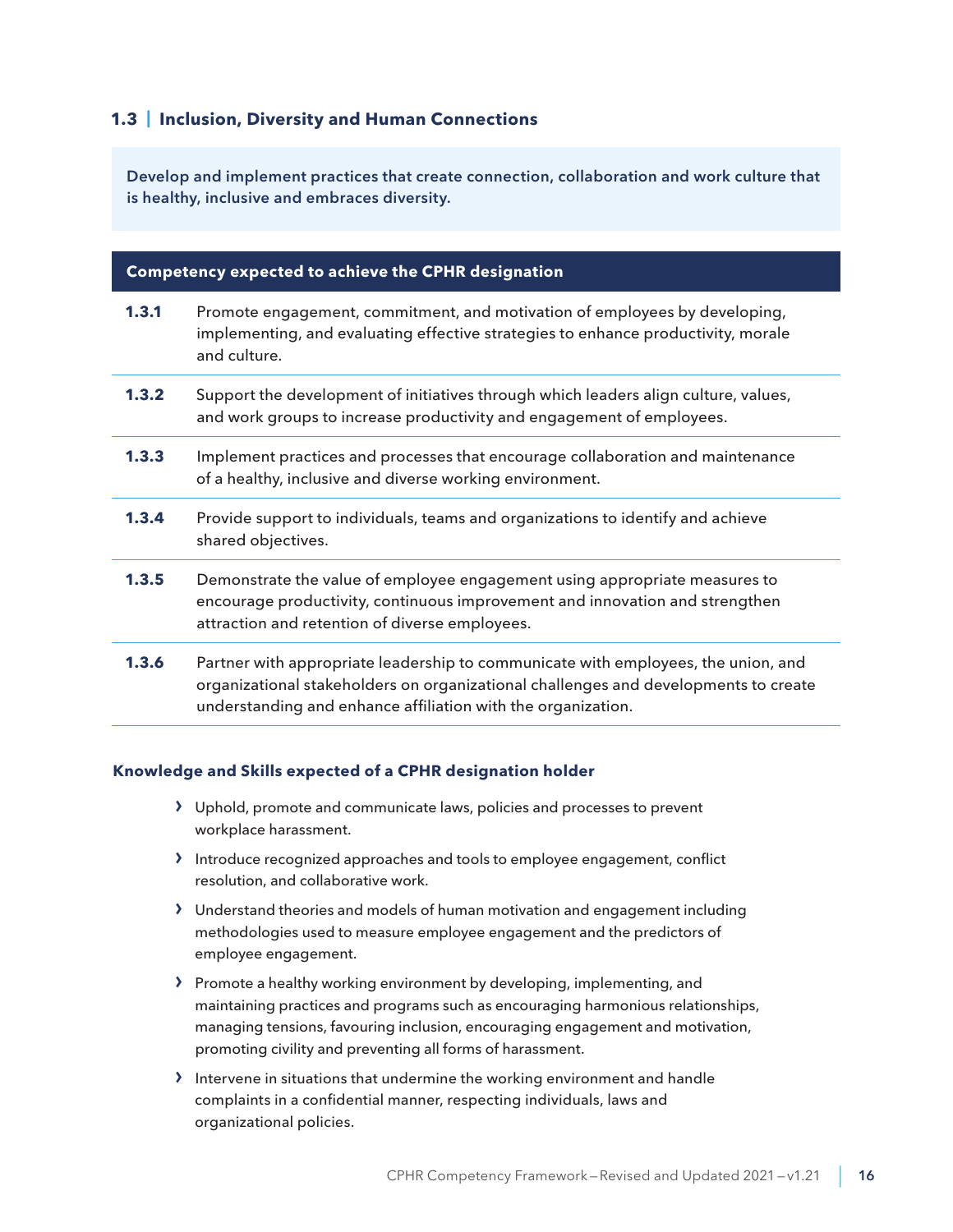- › Ensure human resources programs (e.g., performance management, recruitment, promotion, compensation, etc.) are free of bias and applied equitably, and provide the necessary support to managers accordingly.
- $\lambda$  Help improve processes, practices and policies in support of a healthy working environment and collaboration between individuals and teams.
- › Share best practices and communicate developments in collaborative processes, employee engagement, conflict management, diversity management, etc., within the organization.
- › Stay current on new developments in collaborative processes and employee engagement practices.
- › Understand when experts are required and consult the right resource accordingly.

- › Develop new models or conceptual frameworks related to workplace collaboration, practices to maintain a healthy working environment, employee engagement and to promote diversity and inclusion within the organization.
- › Design innovative tools and strategies that promote engagement, collaboration and teamwork within the organization.
- › Develop, implement and evaluate innovative strategies to increase diversity and inclusion within the organization.
- › Ensure the development of competencies and the transfer of knowledge to stakeholders to support diversity, inclusion and collaboration.
- › Extend the workplace collaboration and engagement initiatives to a broader range of stakeholders to progressively engage the community.
- › Recommend diversity, inclusion, collaboration and team strategies based on risks, costs and opportunities to achieve organization objectives.
- › Share best practices and communicate developments in workplace collaboration and employee engagement.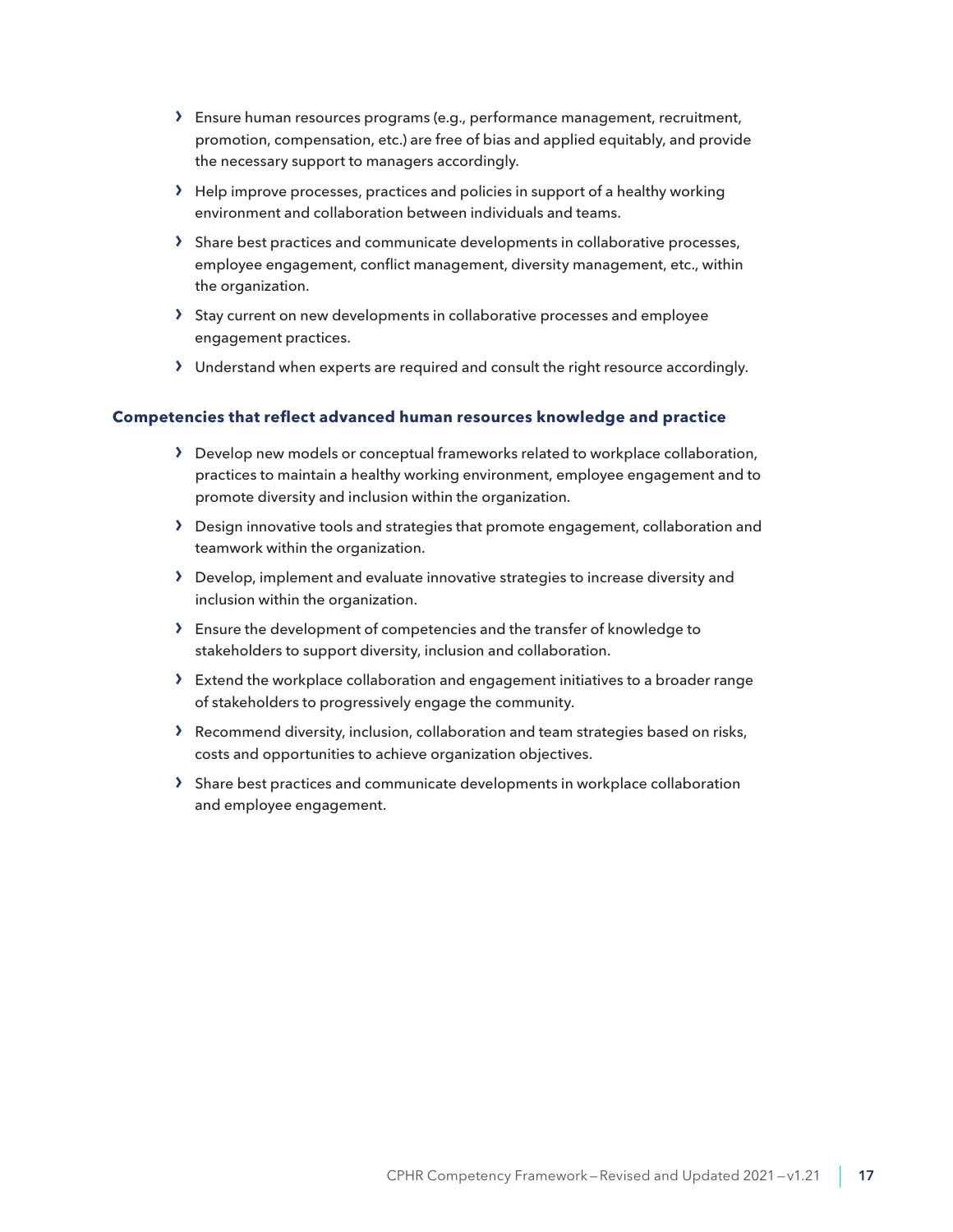# <span id="page-17-0"></span>**INTEGRATED TALENT MANAGEMENT**

# **1.4 | Total Rewards**

Strategically manage total rewards of workers to attract, retain and motivate employees. Ensure the adherence of pay equity principles while aligning with the organization's context and financial capacity.

#### **Competency expected to achieve the CPHR designation**

| 1.4.1 | Support the development of a total reward structure that encompasses compensation,<br>pensions, and benefits.                                                                                                                                   |
|-------|-------------------------------------------------------------------------------------------------------------------------------------------------------------------------------------------------------------------------------------------------|
| 1.4.2 | Support the implementation of total rewards programs using an appropriate system<br>ensuring market competitiveness and internal equity.                                                                                                        |
| 1.4.3 | Ability to evaluate the total reward structure using appropriate metrics and monitoring<br>trends and innovations.                                                                                                                              |
| 1.4.4 | Provide information about the value of and changes to total rewards using appropriate<br>communication channels.                                                                                                                                |
| 1.4.5 | Support the management of total rewards in order to ensure consistency, fairness and<br>organizational competitiveness, compliance with legal requirements, performance,<br>reference job design, job evaluation system and desired behaviours. |

- › Uphold, promote and communicate laws, policies and best practices regarding total rewards and mobility.
- › Introduce recognized approaches and tools to total rewards and employee mobility.
- › Understand total reward concepts, programs, theories and methodologies.
- › Develop, implement and promote a total rewards program considering current market conditions.
- › Develop compensation programs aligned with the organization's culture and strategy.
- › Recommend and promote employee recognition measures, systems and programs that are aligned with the organization's culture and strategy.
- › Comprehend organizational issues regarding financial capabilities and constraints.
- › Manage benefits and ensure equity both internally and externally.
- › Identify and close any existing pay gaps to achieve pay equity in accordance with applicable laws and regulation.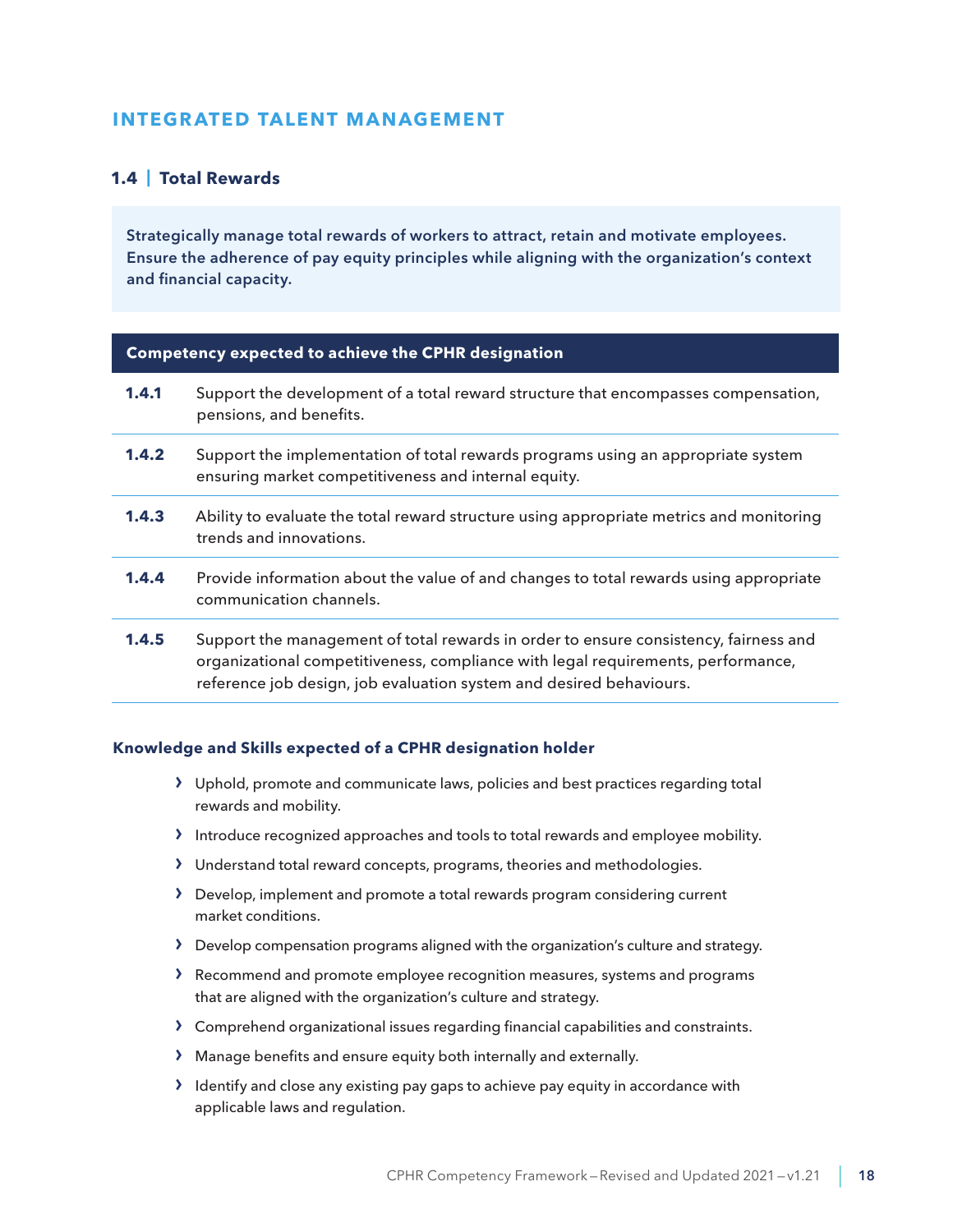- › Help improve total rewards and mobility processes, practices and policies.
- › Share best practices and developments in total rewards and mobility within the organization.
- › Stay current on new developments in total rewards and mobility practices.
- › Understand when experts are required and consult the right resource accordingly.

- › Develop new models or conceptual frameworks related to total rewards and mobility.
- › Design innovative tools for total rewards and talent mobility.
- › Find solutions and recommendations in terms of total rewards and mobility.
- › Develop and implement mobility practices and policies to attract and retain a large pool of qualified employees (e.g., international mobility policy).
- › Analyze total rewards and benchmark with the reference market to ensure the organization is aligned with its compensation strategy.
- › Ensure the development of competencies and the transfer of knowledge to stakeholders in total rewards and mobility.
- › Extend total rewards and mobility to a broader range of stakeholders to progressively engage the community.
- › Recommend total rewards and mobility strategies based on risks, costs and opportunities to achieve organization objectives.
- › Share best practices and communicate developments in total rewards and mobility.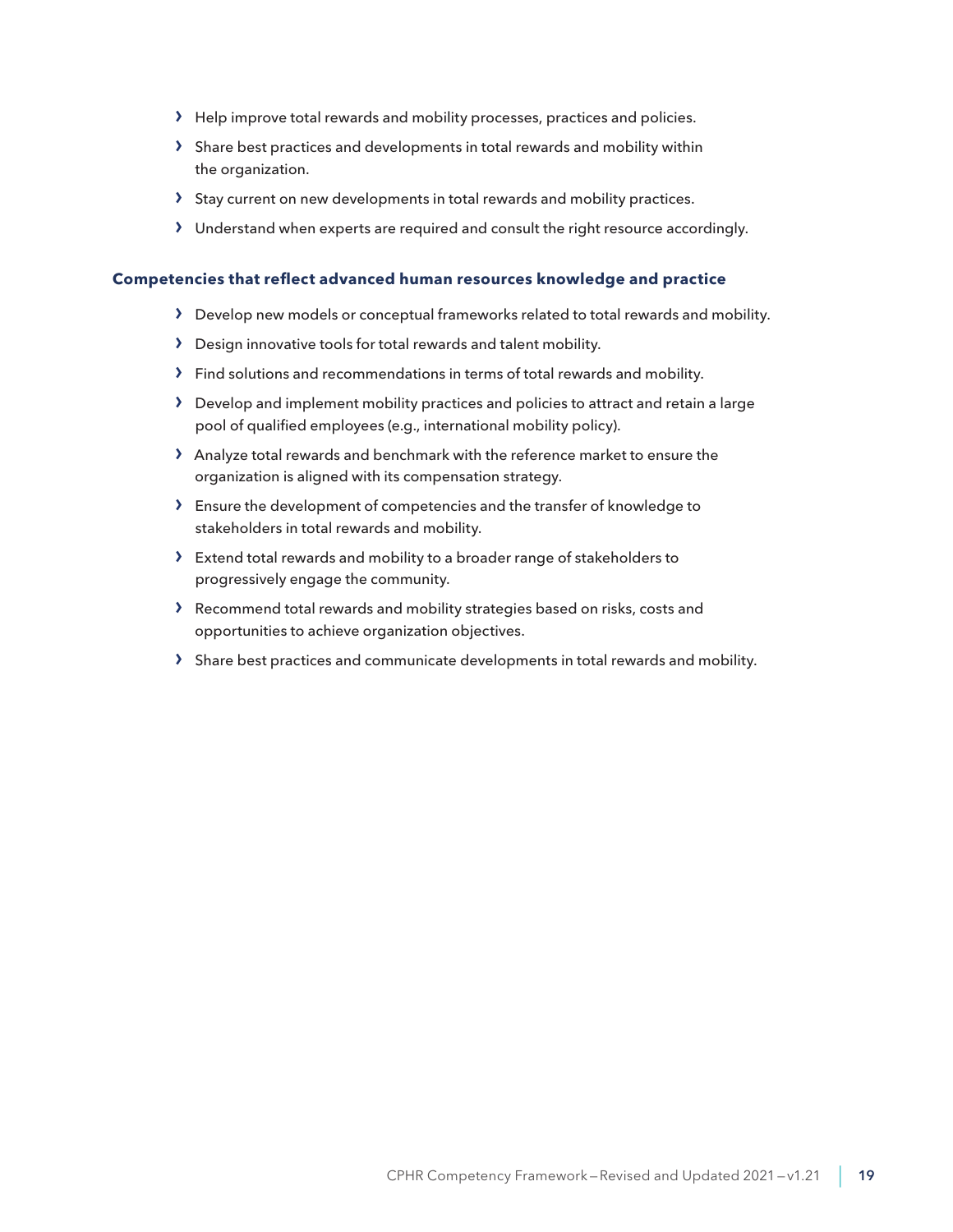# <span id="page-19-0"></span>**1.5 | Learning, Development and Succession Planning**

Design, plan, support and promote the development of individual and organizational competencies for professional development for all.

#### **Competency expected to achieve the CPHR designation**

- **1.5.1** Support opportunities for employees to learn and grow professionally that are aligned with business strategy and contribute to organizational objectives.
- **1.5.2** Identify organizational learning priorities aligned with the organization strategy using key stakeholder involvement to ensure appropriate learning and optimal return on investment.
- **1.5.3** Support the development of succession plans to ensure the organization is able to meet its medium—and long-term objectives.
- **1.5.4** Support the development of an organizational culture where learning occurs at different levels by engraining learning in everyday work.
- **1.5.5** Evaluate learning and development priorities and programs in accordance with sound measurement principles to document attainment and progress toward organizational objectives.
- **1.5.6** Support the development of leader coaching and mentoring to support learning and development priorities of employees.

- › Uphold, promote and communicate laws, policies and best practices regarding professional and leadership development, succession management and career management.
- › Introduce recognized approaches and tools for professional and leadership development, succession management and career management
- › Understand professional and leadership development, succession management and career management concepts, programs, theories and methodologies.
- › Use methods and techniques to evaluate the return-on-investment for learning and development initiatives.
- › Comprehend strategies and models for measuring learning outcomes.
- › Understand the competency-based approach.
- › Develop competency profiles for each type of position within the organization.
- › Design training and development programs aligned to the organization's overall objectives.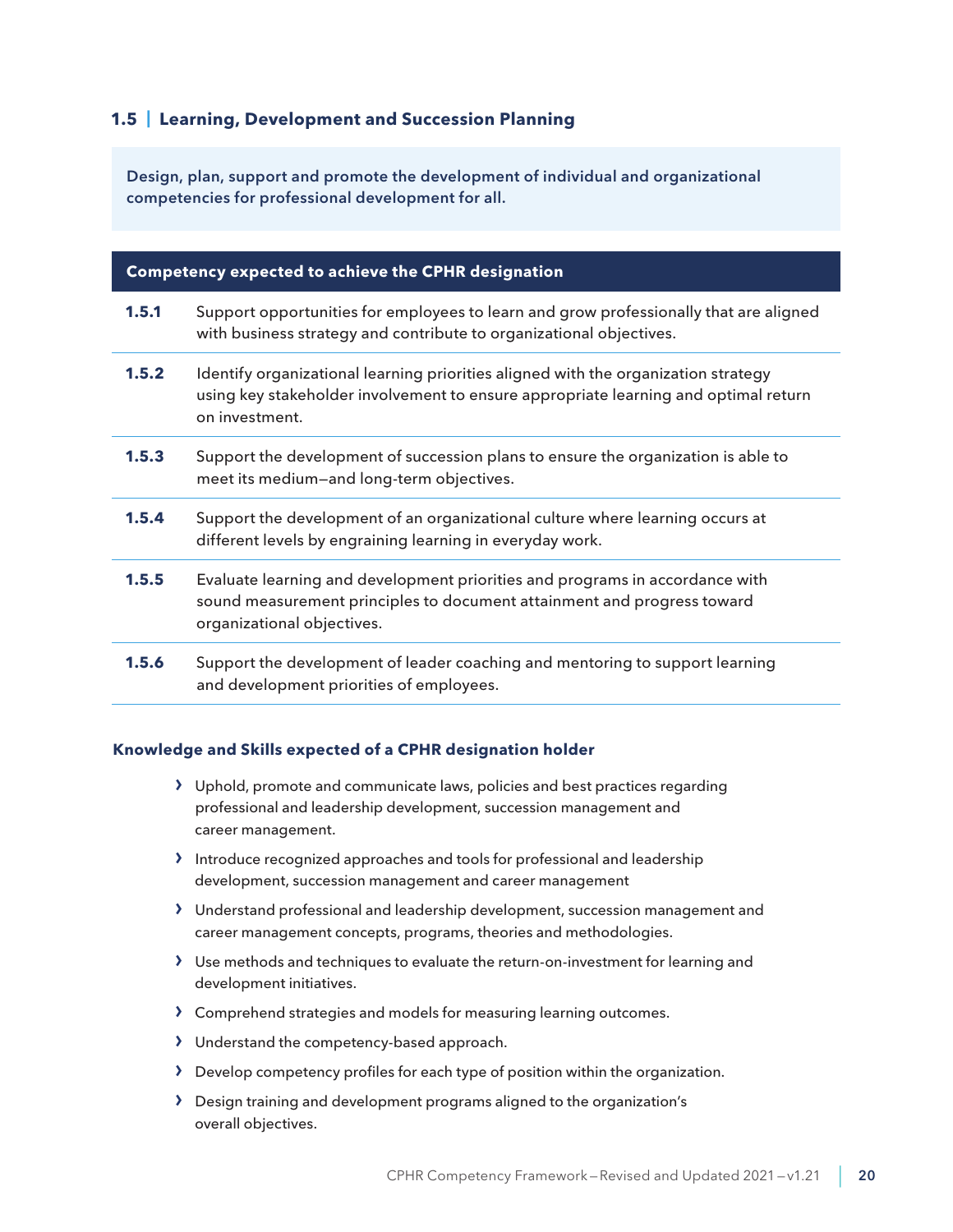- › Develop programs ensuring all employees have personalized development plans.
- › Implement processes by which individuals can be responsible for their own development.
- › Assess competencies within the organization and identify gaps between them as well as current and future organizational needs.
- › Develop, implement and promote a professional development program considering current and emerging trends, while encouraging employees' engagement.
- › Improve professional development processes, practices and policies.
- › Share best practices and developments in professional and leadership development, succession management and career management within the organization.
- › Stay current on new developments in professional and leadership development, succession management and career management practices.
- › Understand when experts are required and consult the right resource accordingly.

- › Develop new models or conceptual frameworks related to professional and leadership development, succession management and career management.
- › Design innovative tools for professional and leadership development, succession management and career management.
- › Find solutions and recommendations in terms of professional and leadership development, succession management and career management.
- > Help drive innovation in competency development and knowledge transfer methods.
- › Test emerging approaches to competency development.
- › Establish a culture of knowledge sharing and daily competency development in the organization.
- › Establish knowledge and competency transfer processes within the organization and plan adequately the transfer of knowledge between individuals.
- › Extend professional and leadership development, succession and career management to a broader range of stakeholders to progressively engage the community.
- › Recommend professional and leadership development, succession management and career management strategies based on risks, costs and opportunities to achieve organization objectives.
- › Share best practices and communicate developments in professional and leadership development, succession and career management.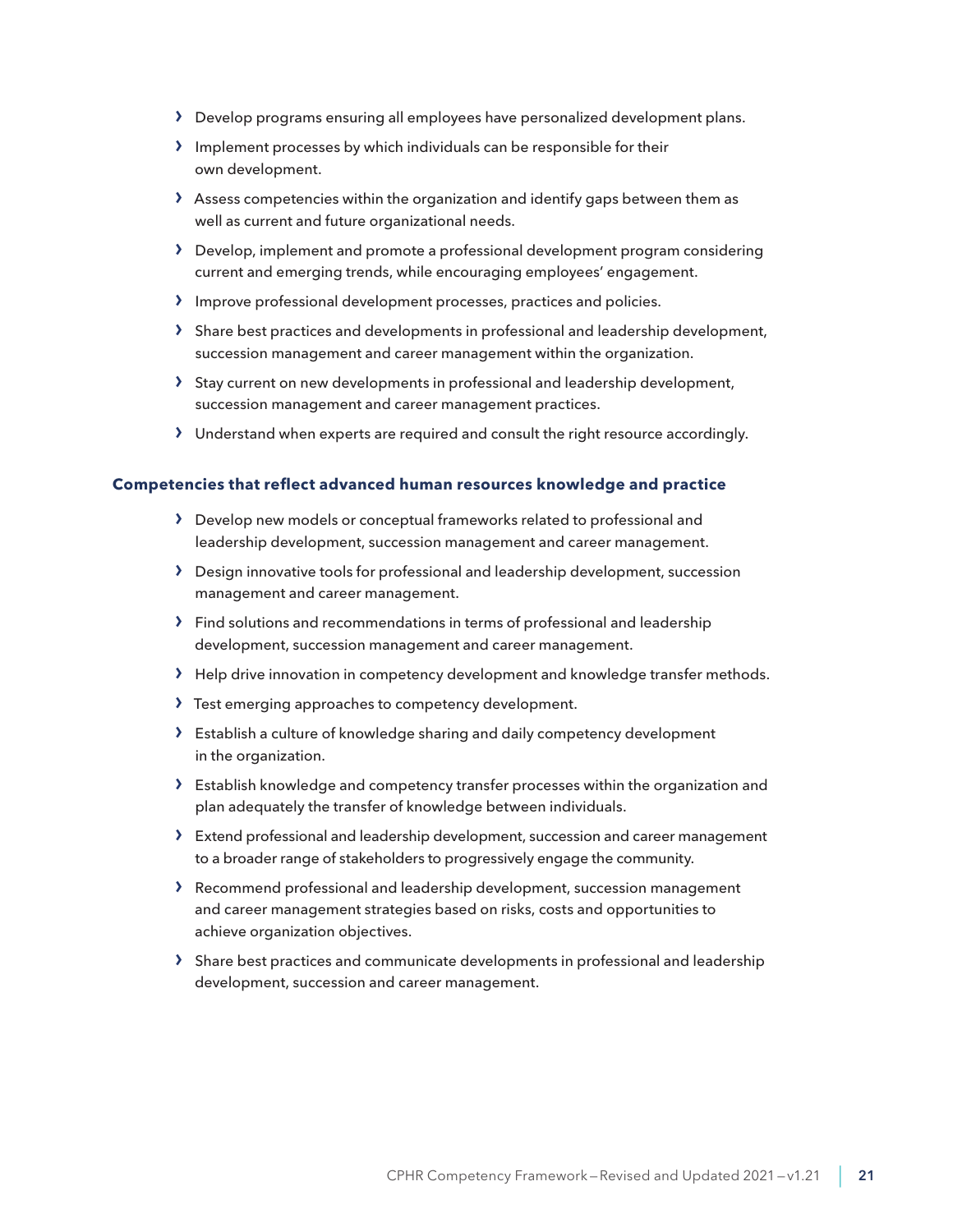## <span id="page-21-0"></span>**1.6 | Workforce Planning and Mobility**

Identify and plan human resource needs for the short, medium and long term, and implement employer brand strategies so the organization can attract and hire a diverse and qualified workforce.

### **Competency expected to achieve the CPHR designation**

**1.6.1** Support the development of strategies to build a strong employer brand and increase the attractiveness of the employer to potential employees. **1.6.2** Identify opportunities to shape the organization's employee value proposition to build a high-quality workforce. **1.6.3** Support the development of a workforce plan by identifying current and future talent needs of the organization. **1.6.4** Support the successful execution of a workforce plan by sourcing, selecting, hiring, onboarding and developing people to address competency needs and retain qualified talent aligned with the organization's strategic objectives. **1.6.5** Implement a performance management system by measuring against established goals and expectations to align individual and organizational performance with strategy.

- › Implement innovative and recognized approaches to workforce planning.
- › Identify opportunities for either attracting or growing emerging skills within the workforce and understand how professional development concepts contribute to re-skilling current employees.
- › Uphold, promote and communicate laws, policies and best practices regarding staffing processes.
- › Identify needs (e.g., the number of workers and competency profiles required) and workforce availability within the organization.
- › Perform a diagnosis of the organization's workforce needs (e.g., number of workers) based on a business plan, organizational priorities and market trends.
- $\sum$  Design an attraction strategy to equip the organization with a pool of candidates in line with organizational priorities, business objectives, and short-, medium- and long-term needs.
- › Ensure comprehension of and the ability to hire, source, screen, with interviewing methods and techniques.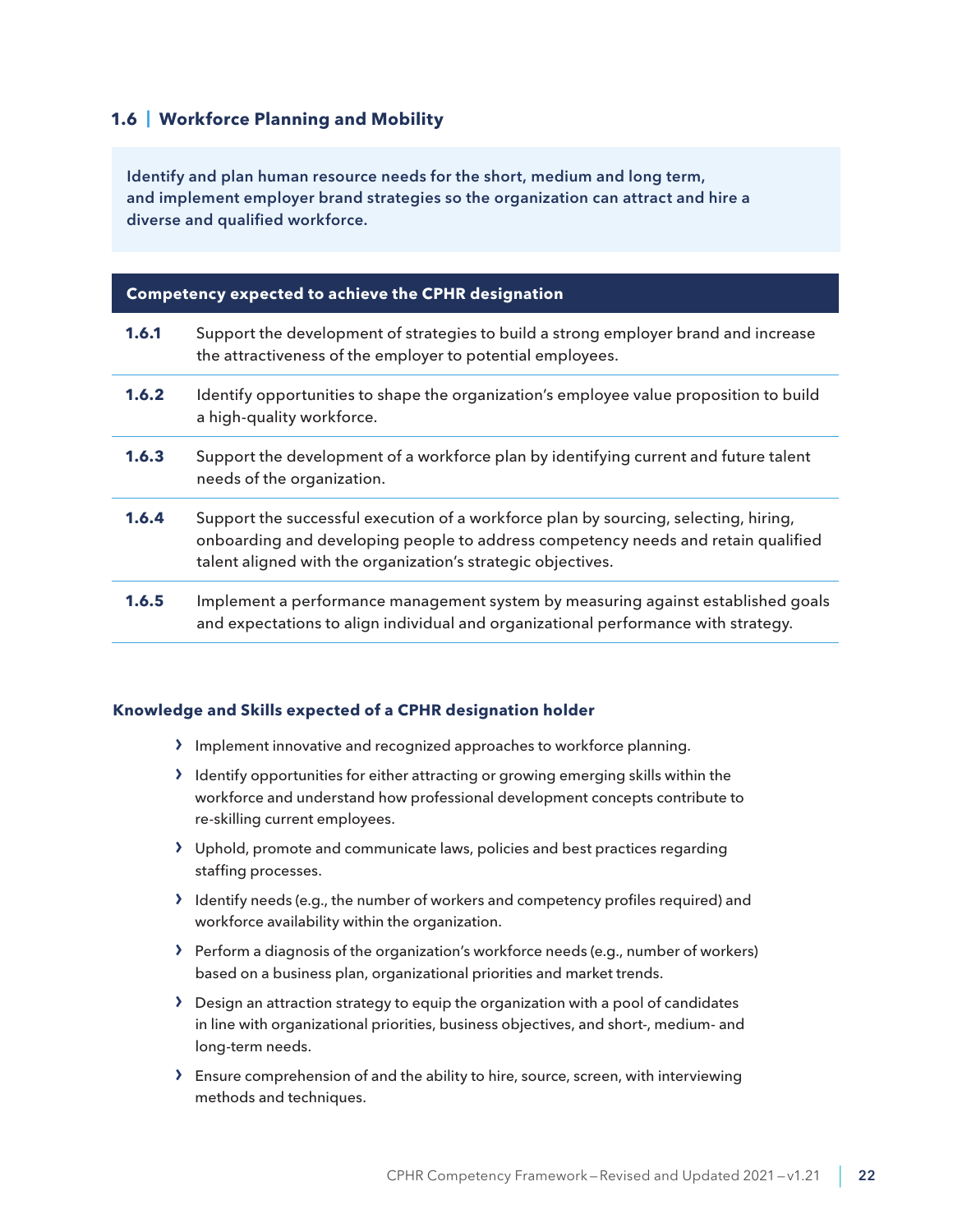- › Clearly communicate the employee value proposition to attract, engage and retain employees.
- > Design processes and tools to ensure that the appropriate candidate choices are made. Select candidates who best contribute to organizational needs, culture and values.
- › Develop, implement and promote a professional development program considering current and emerging trends, while encouraging employees' engagement.
- › Help improve workforce planning and mobility processes, practices and policies.
- › Share best practices and developments in workforce planning and mobility processes within the organization.
- > Stay current on new developments in workforce planning and mobility practices.
- › Understand when experts are required and consult the right resource accordingly.

- › Develop new models or conceptual frameworks related to staffing processes.
- › Reflect on and develop workforce planning that aligns with the organization's brand.
- › Develop strategies and tools to promote the organization among potential candidates and showcase its employer brand.
- › Develop strategic partnerships for the recruitment of hard-to-find or international employees.
- › Design innovative tools for workforce planning and mobility processes.
- › Ensure the development of competencies and the transfer of knowledge to stakeholders in workforce planning and mobility.
- › Test emerging approaches regarding workforce planning and mobility processes.
- › Extend workforce planning and mobility to a broader range of stakeholders to progressively engage the community.
- › Recommend workforce planning and mobility based on risks, costs and opportunities to achieve organization objectives.
- › Share best practices and communicate developments in workforce planning and mobility (outside the organization).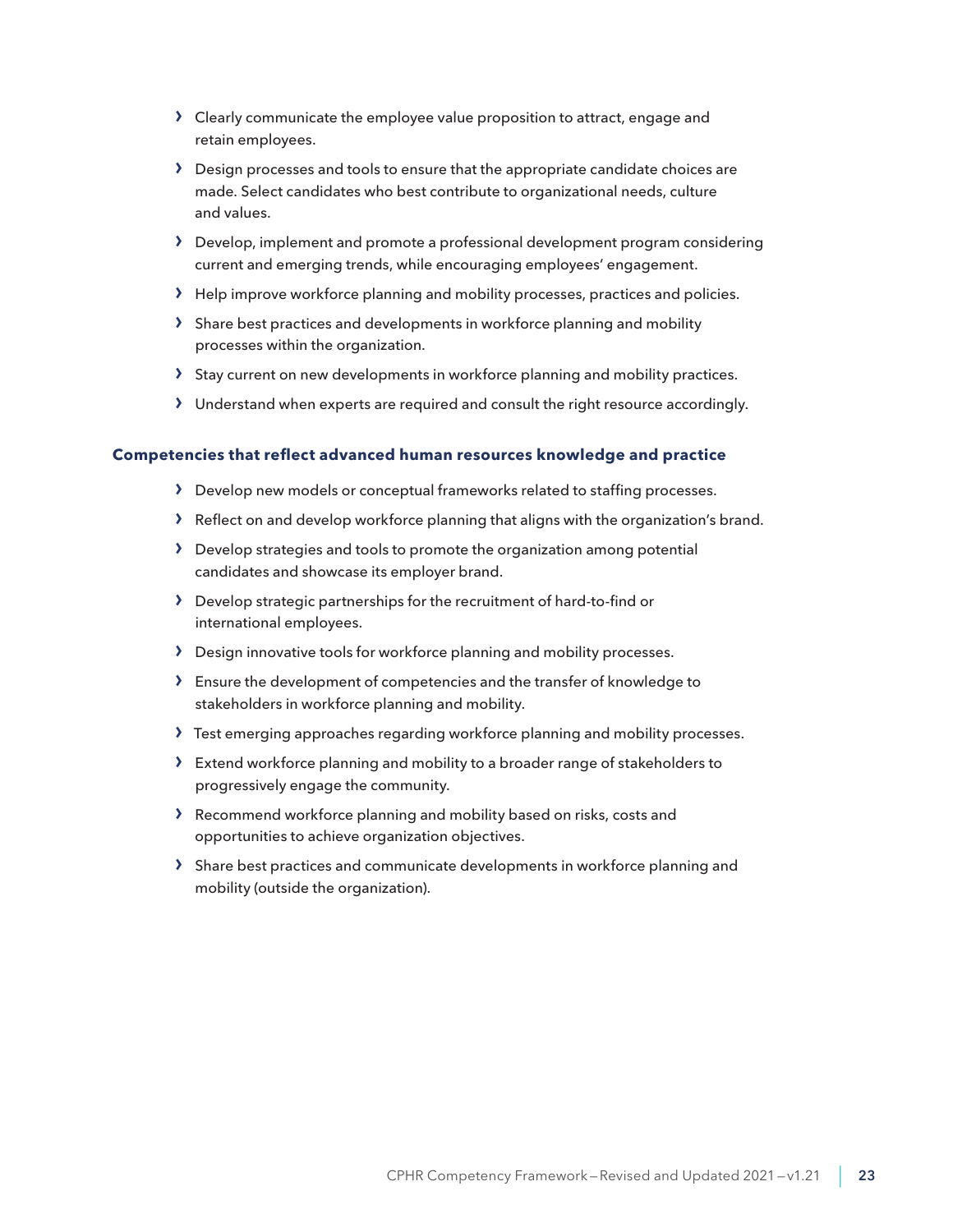# <span id="page-23-0"></span>**STRATEGIC DEVELOPMENT OF ORGANIZATIONS**

# **1.7 | HR Technology and Analytics**

Align organizational technology and analytics from a perspective focused on human issues.

#### **Competency expected to achieve the CPHR designation**

| 1.7.1 | Manage human resource information in compliance with legal requirements using<br>appropriate tools and procedures in to support decision-making and to inform leaders<br>of progress toward organizational objectives. |
|-------|------------------------------------------------------------------------------------------------------------------------------------------------------------------------------------------------------------------------|
| 1.7.2 | Contribute to the improvement of processes, practices and technology policies<br>within the organization.                                                                                                              |
| 1.7.3 | Understand the basics of technology concepts and put into practice where applicable.                                                                                                                                   |
| 1.7.4 | Contribute to the technology optimization process within the organization.                                                                                                                                             |
| 1.7.5 | Understand and apply the latest advances in human resources automation to<br>transform human resources practices.                                                                                                      |
| 1.7.6 | Support organizations in their digital transformation, and change<br>management objectives.                                                                                                                            |
| 1.7.7 | Promote technological best practices within and outside the organization.                                                                                                                                              |

- › Uphold, promote and communicate laws, policies and best practices regarding information management and workplace technology.
- › Understand and implement different systems to support human resources operations.
- › Organize the collection, integration, interpretation and presentation of information to give a clear assessment of human resources performance in the organization.
- › Analyze, interpret, compile and input human resources analytics.
- › Understand statistical methods and analysis.
- › Specify requirements for a human resources information system that captures data and generates reports to inform leaders of trends to achieve organizational objectives.
- › Help improve the organization's technology processes, practices and policies.
- › Share best practices and developments in technology within the organization.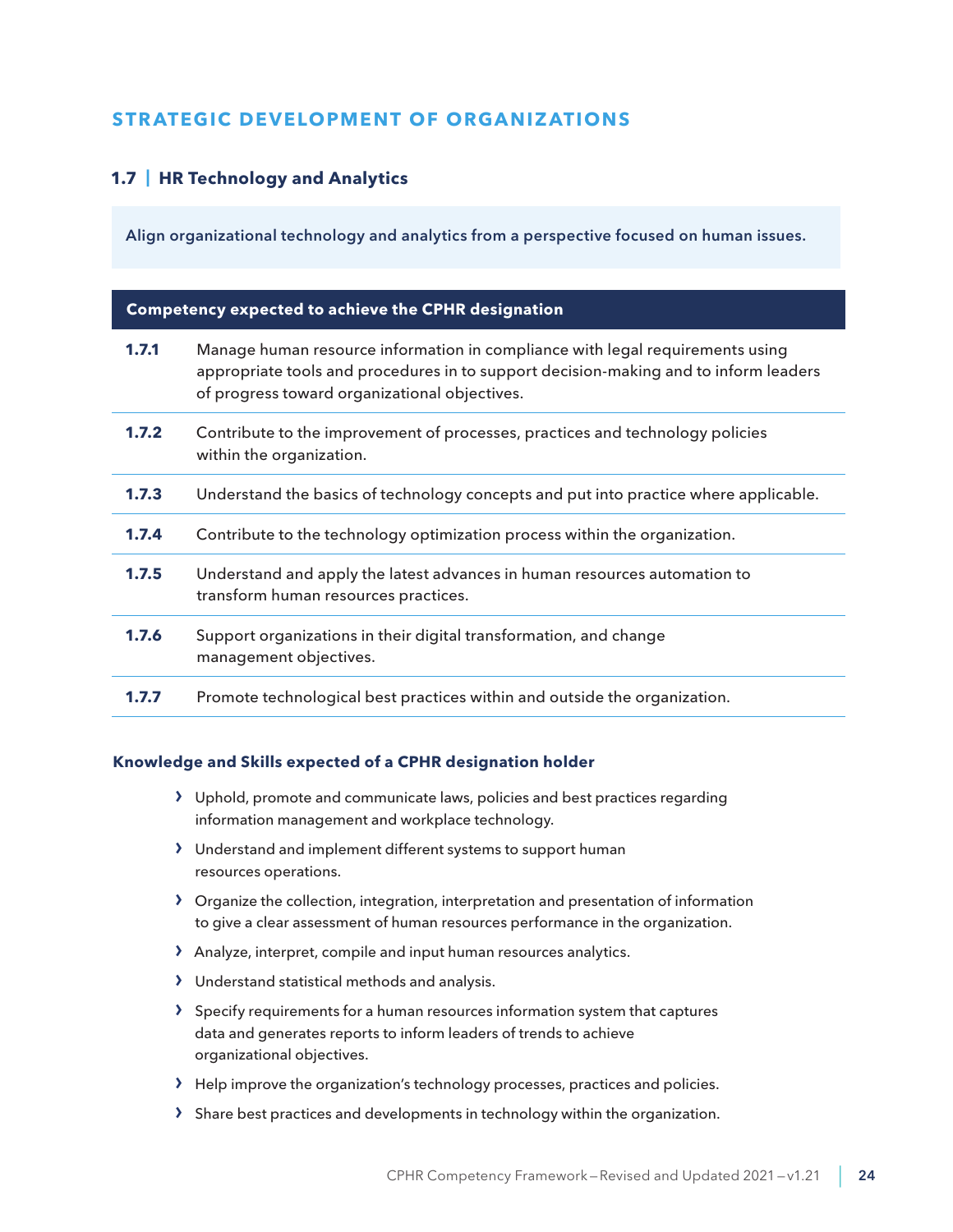- › Act as a liaison between stakeholders and technology experts where required.
- › Stay current on new technology developments connected to human resources practice.
- › Understand when experts are required and consult the right resource accordingly.

- › Monitor and evaluate the systems impact of the implementation of new technologies in the organization.
- › Support the development of technological competencies among stakeholders in the organization.
- $\lambda$  Adapt strategies as needed to promote the optimal use of technologies within the organization.
- › Create metrics to inform system transformation aligned with organizational objectives and the strategic priorities.
- › Understand and implement predictive modeling and correlation data that are aligned with organization objectives.
- › Guide the rollout and integration of recommended technological solutions where required.
- › Ensure alignment between vision, culture, organizational policies and the use of technologies.
- › Identify potential risks associated with the suggested changes and establish an action plan to minimize the impacts.
- › Identify and use data to influence and support decision-makers.
- › Develop new models or conceptual frameworks for employment technology.
- › Design innovative technological tools for the employment sector.
- › Ensure the development of competencies and the transfer of knowledge to stakeholders in human resources technology and analytics.
- › Extend human resources technology and analytics to a broader range of stakeholders to progressively engage the community.
- › Share best practices and communicate developments in human resources technology and analytics.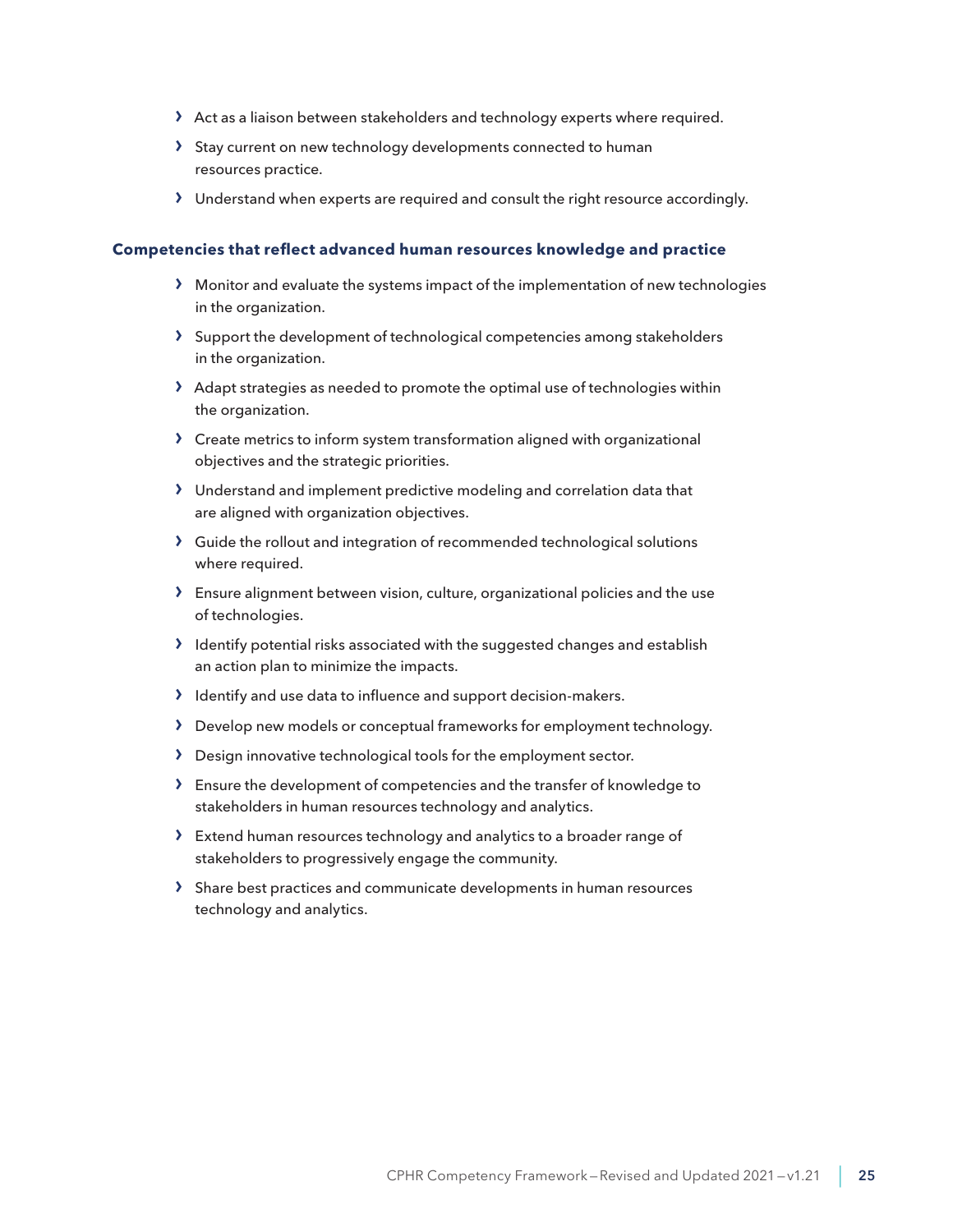#### <span id="page-25-0"></span>**1.8 | Innovation**

Design, guide and encourage innovation processes within the organization and its contextual environment based on the end user, client, employees and labour market and sector changes, both locally and globally.

#### **Competency expected to achieve the CPHR designation**

| 1.8.1 | Implement recognized approaches to encourage innovation and implement new ideas<br>in your organization.                                                     |
|-------|--------------------------------------------------------------------------------------------------------------------------------------------------------------|
| 1.8.2 | Promote best practices based on new developments and innovations.                                                                                            |
| 1.8.3 | Identify opportunities for innovation in your organization and its ecosystem.                                                                                |
| 1.8.4 | Establish and nurture a culture of innovation through the implementation of processes<br>that encourage innovative thinking, creativity and experimentation. |

#### **Knowledge and Skills expected of a CPHR designation holder**

- › Introduce recognized approaches to promote a culture of innovation and creativity in the organization.
- › Identify principles and tools such as design thinking to curate a culture of innovation.
- › Communicate best practices in the organization to favor a culture of innovation and continuous improvement.
- › Foster behaviours that create a culture of innovation.
- › Share best practices and keep up to date with industry trends to promote a culture of innovation and creativity through.
- › Help drive innovation through stakeholder involvement.
- › Assess the results after the introduction of an innovation to learn from it and improve the process.
- › Stay current on new developments and innovations connected to HR practice.
- › Understand when experts are required and consult the right resource accordingly.

- › Stay on top of opportunities conducive to innovation within the organization and its ecosystem.
- › Encourage trial and error learning and share relevant experiences to support progress while keeping an eye on risk to the organization.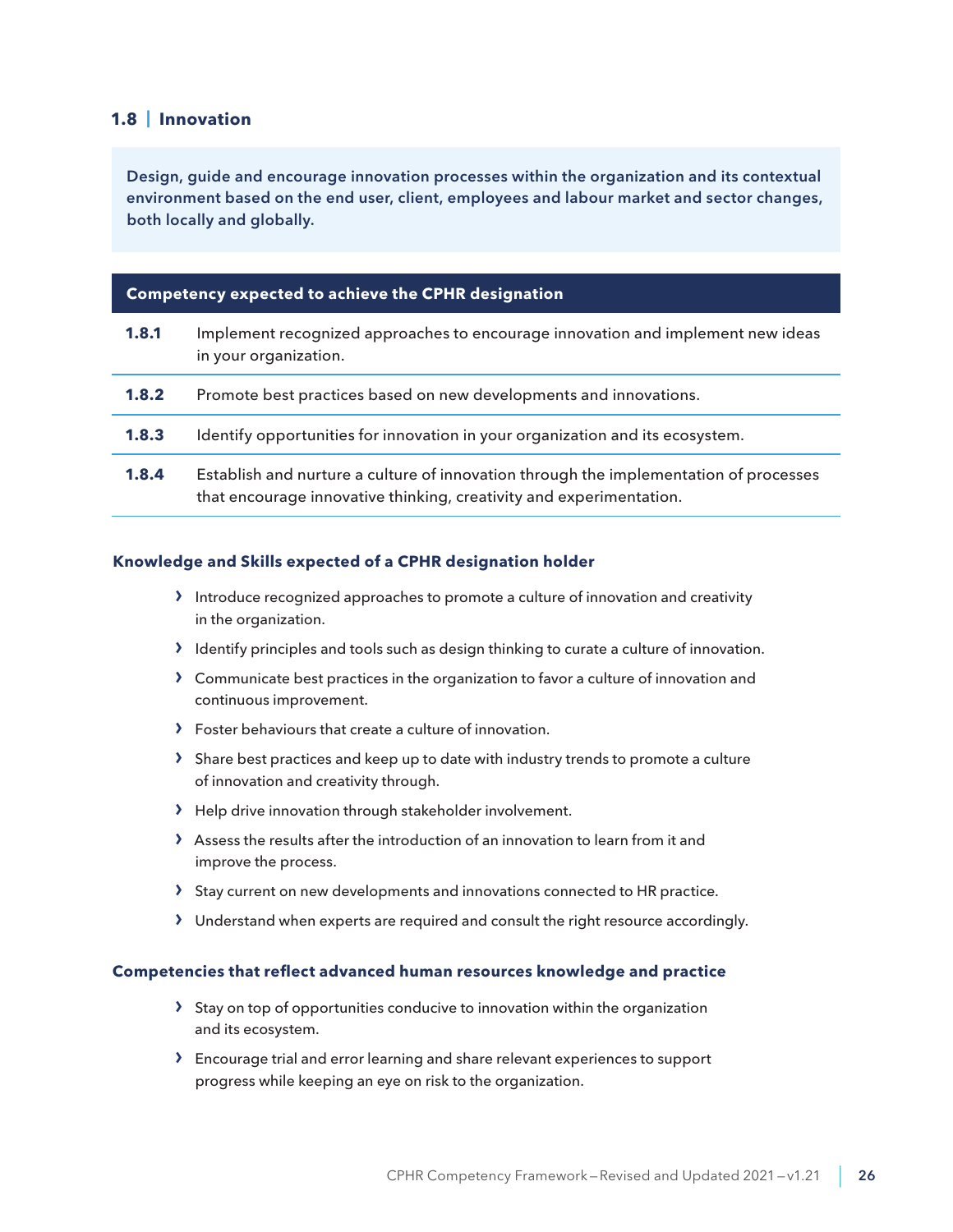- › Evaluate innovation opportunities within an organization (e.g., conduct a risk and needs analysis, compare the results and formulate recommendations) and develop plans to implement.
- › Leverage innovation and creativity to design strategies that promote engagement and motivation within the organization.
- › Identify potential risks associated with the suggested changes and establish an action plan to mitigate the risk.
- › Develop new models or conceptual frameworks related to workplace innovation.
- › Design tools to support innovation projects.
- › Help drive innovation in competency development and knowledge transfer methods.
- › Expand a culture of innovation and creativity to a broader range of stakeholders to progressively engage the community.
- › Tailor a culture of innovation and creativity to the risks, costs and opportunities to achieve organization objectives.
- › Share best practices and communicate developments in innovation and creativity.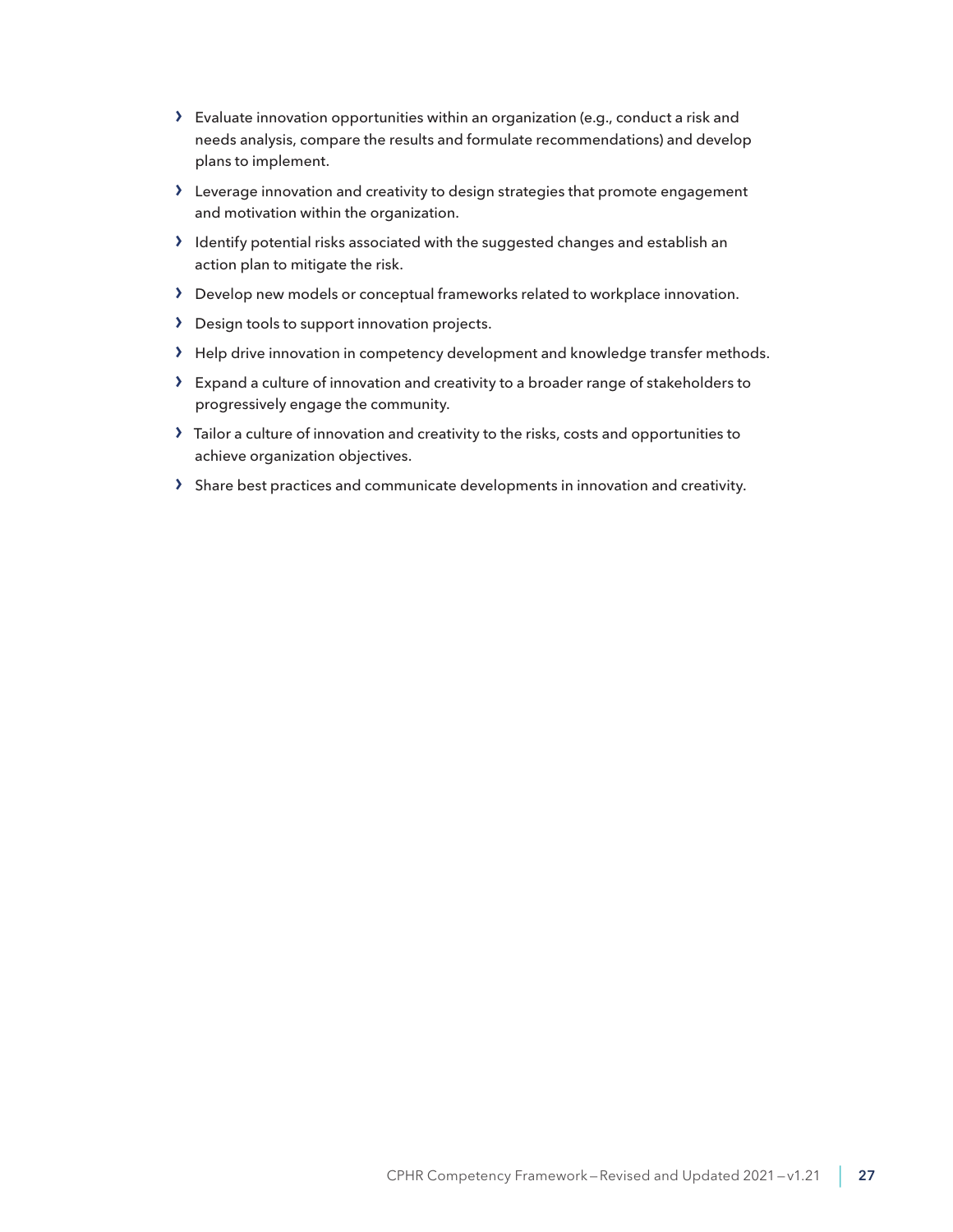# <span id="page-27-0"></span>**1.9 | Organizational Change and Development**

Develop strategies and implement processes and projects that enable the organization to express its purpose and achieve its objectives.

#### **Competency expected to achieve the CPHR designation**

- **1.9.1** Positively impact the organization and human resources practices by bringing to bear a strategic perspective enhancing the value of human resources.
- **1.9.2** Understand the importance of effective application of governance principles while keeping current with leading governance practices contributing to the approved strategy.
- **1.9.3** Provide effective leadership for human resources, with due recognition of the roles and responsibilities of the governing body and the organization's leadership and their relationships with other stakeholders, to implement the business plan and manage risk.
- **1.9.4** Contribute to the organization's vision, mission, values and goals, demonstrating business acumen and participating in the strategic planning process, to support organizational objectives.
- **1.9.5** Align human resources practices by translating organizational strategy into human resources objectives and priorities to achieve the organization's plan.
- **1.9.6** Consult in the development of a change management strategy considering the goals, resources required, and forces of resistance to achieve the organization's plan.

- › Ensure that organizational development approaches are properly implemented in the organization.
- › Identify opportunities for organizational improvement.
- › Participate, plan and implement organizational change initiatives.
- › Uphold, promote and communicate laws, policies and best practices in organizational development.
- › Foster an inclusive and diversified culture.
- › Design work and ensure compliance with good governance practices to achieve the organization's strategic objectives.
- › Provide ongoing support to managers with regards to individual performance management.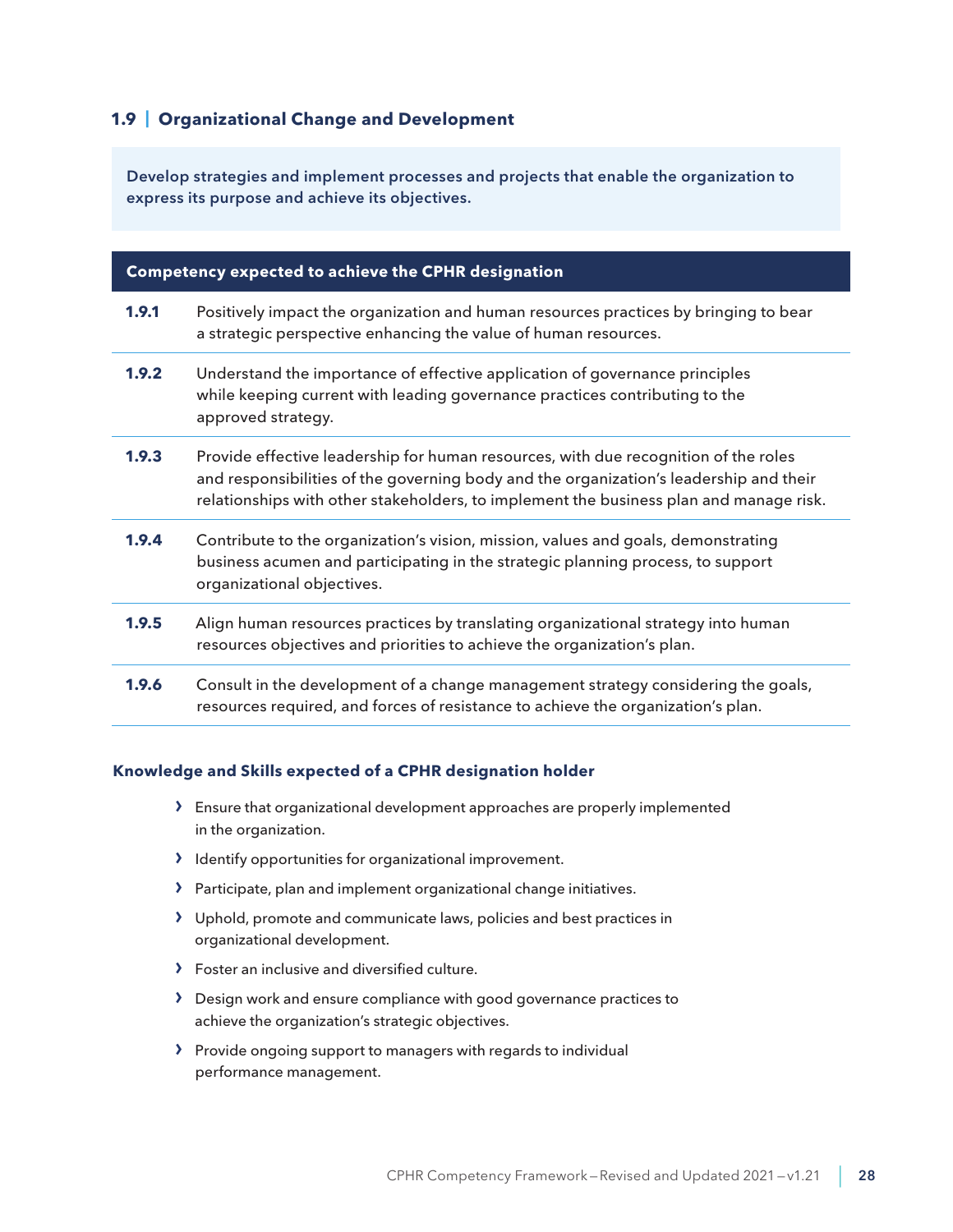- › Ensure that good practices in terms of performance management are understood and properly implemented.
- › Design performance management programs, methods and metrics that suit the organization's needs.
- › Propose organizational improvement and human resources strategies.
- › Comprehend the current organizational challenges and align the HR plans accordingly.
- › Understand economic, societal, technological, political, demographic trends and their impact, or potential impact, in the organization and human resources practice.
- › Help improve organizational development processes, practices and policies.
- › Share best practices and developments in organizational development within the organization.
- › Stay current on new developments in organizational development practices.
- › Understand when experts are required and consult the right resource accordingly.

- › Design and implement strategies and the means to promote buy-in and empowerment for change.
- › Develop actions with different time horizons (immediate and future impact on the organization).
- › Ensure the engagement of employees in organizational development activities.
- › Evolve the performance management program so that it is aligned with the organization's strategic vision reflecting current practices.
- › Assess stakeholder engagement and the organization's ability to embrace change.
- › Ensure the approaches, practices and processes used promote employee growth.
- › Establish facilitation approaches and techniques to effect organizational change.
- › Guide stakeholders through changes.
- › Design a strategy that promotes engagement and motivation within the organization.
- › Proactively identify potential risks associated with the suggested changes and establish an action plan to minimize the impacts.
- › Find solutions and recommendations in terms of organizational development.
- › Ensure the development of competencies and the transfer of knowledge to stakeholders in organizational development.
- › Extend organizational development to a broader range of stakeholders to progressively engage the community.
- › Share best practices and communicate developments in organizational development.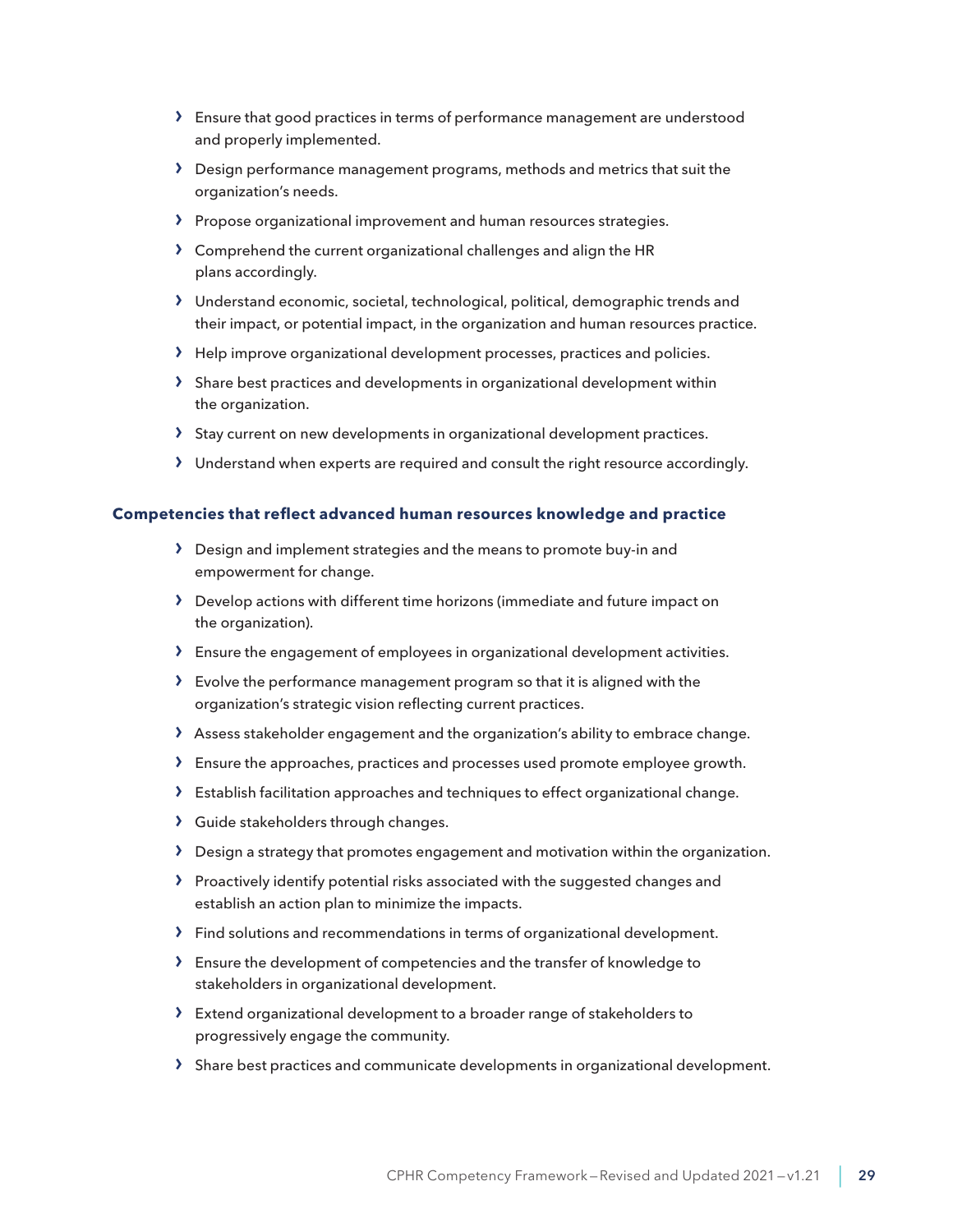# <span id="page-29-0"></span>Appendix 2

# **GENERAL COMPETENCIES**

# **WITH THE ORGANIZATION**

# **INDIVIDUAL**

# **WITH OTHERS**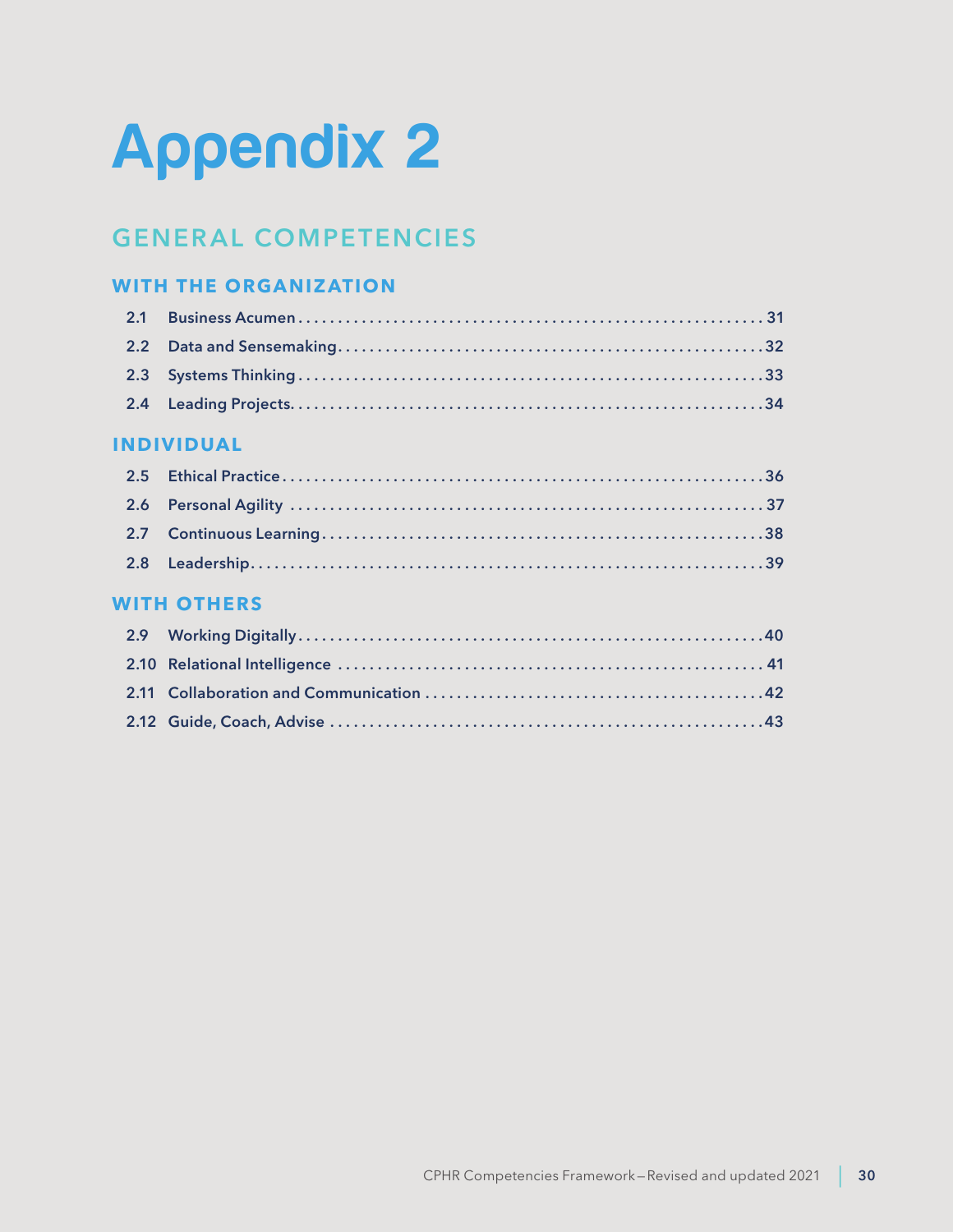# <span id="page-30-0"></span>**WITH THE ORGANIZATION**

#### **2.1 | Business Acumen**

Understand and use foundational drivers of business to create opportunities and strategies that add value, and implement them to benefit the organization, stakeholders, and society.

| Competency expected to achieve the CPHR designation |
|-----------------------------------------------------|
|-----------------------------------------------------|

| 2.1.1 | Ability to understand the business implications of decisions.                                                              |
|-------|----------------------------------------------------------------------------------------------------------------------------|
| 2.1.2 | Comprehend business operations and provide quality insight to achieve goals<br>and ensure the success of the organization. |
| 2.1.3 | Work with stakeholders to establish collaborative ways of managing risks to<br>increase productivity.                      |
| 2.1.4 | Identify and communicate business opportunities that benefit the organization<br>while mitigating risk.                    |

- › Understand the economic, financial, marketing, human, and organizational challenges of proposed action or actions taken.
- › Master the general economic, financial, and marketing terms and concepts of an organization.
- › Comprehend business issues, processes, and outcomes and the impact on the organization's business needs.
- › Ensure risk management practices are in place and apply techniques to identify assess and control risks within an area of responsibility.
- › Present projects based on a sound business case using economic, financial, marketing, and human resource data to make informed recommendations.
- › Detect value-generating business opportunities when they arise to enhance the success of the organization.
- › Pinpoint opportunities that may have a positive economic impact for the organization and strive to seize them.
- › Maintain existing business relationships and partnerships while creating whenever possible, new business relationships and partnerships that will have a positive impact on the organization.
- › Develop and analyze performance indicators, and metrics, to draw certain conclusions relevant to their context.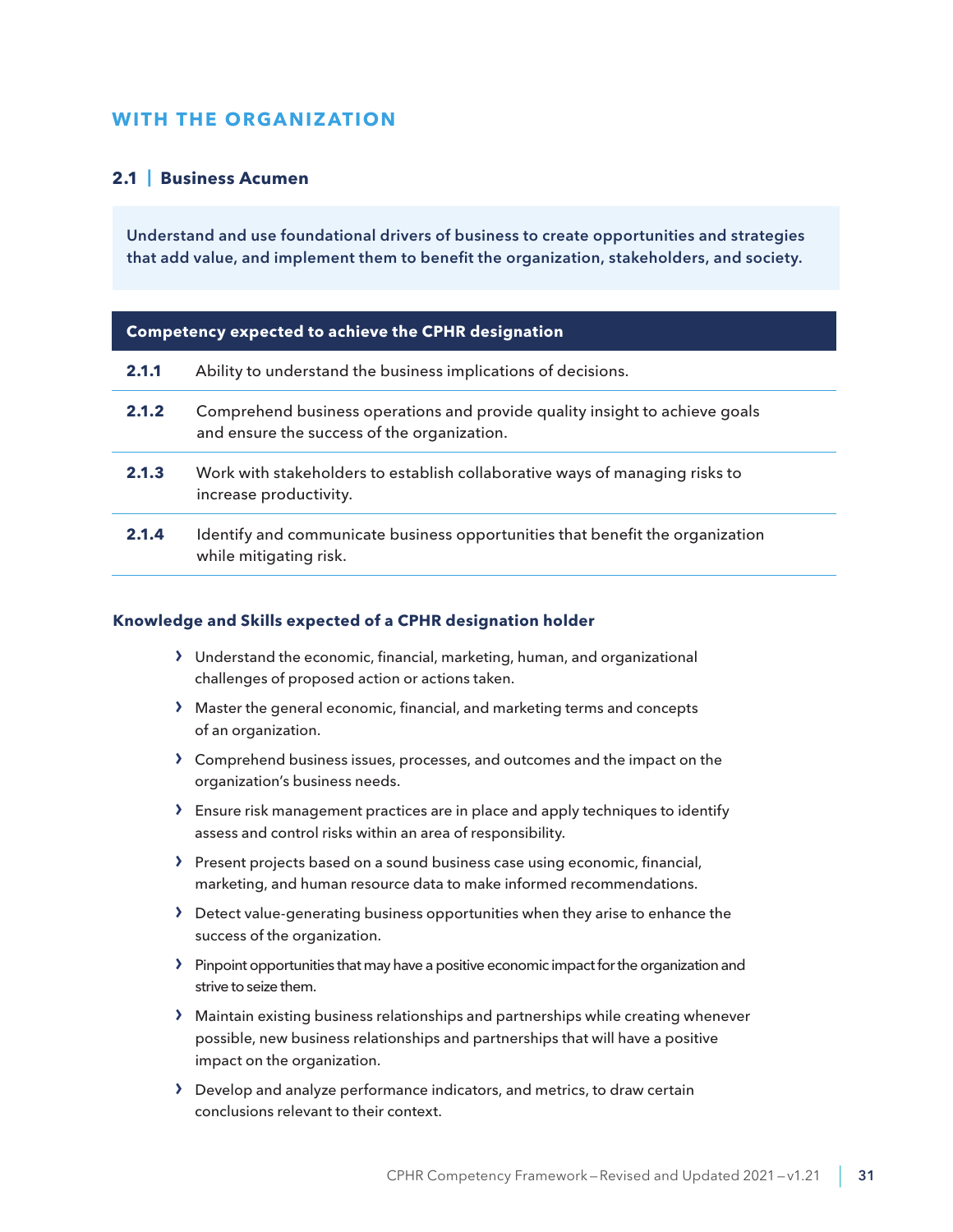- <span id="page-31-0"></span>› Take the lead in gaining a deeper understanding of the internal and external factors influencing the organization's performance.
- › Share best practices and keep up to date with industry trends regarding opportunities and strategies that create value for the organization. Apply them when possible.
- › Understand when experts are required and consult the right resource accordingly.

# **2.2 | Data and Sensemaking**

Synthesize and analyze all relevant information to understand and address a situation.

#### **Competency expected to achieve the CPHR designation**

- **2.2.1** Ability to retrieve information from various sources and assemble it into a coherent whole.
- **2.2.2** Ask the right questions from the right stakeholders to ascertain all the relevant information is being gathered to gain multiple perspectives to action situations appropriately.

- › Ability to collect information from various sources in different ways to inform decision making.
- › Make connections between the data obtained to get a broad understanding of the situation.
- › Become acquainted with the information available, organize it, and reformulate it in a concise manner.
- › Distinguish priority information from secondary information.
- › Assess facts and data to identify trends and make recommendations or decisions.
- › Consider all aspects of a situation and identify the impacts that could occur in the medium and long term.
- › Map the information collected to facilitate understanding and devise strategies from the data.
- › Consider new information and include in the analysis of a specific situation when required.
- › Deepen coworkers' reflection by pointing perspectives they might have not considered.
- › Propose new indicators that could improve situation analysis.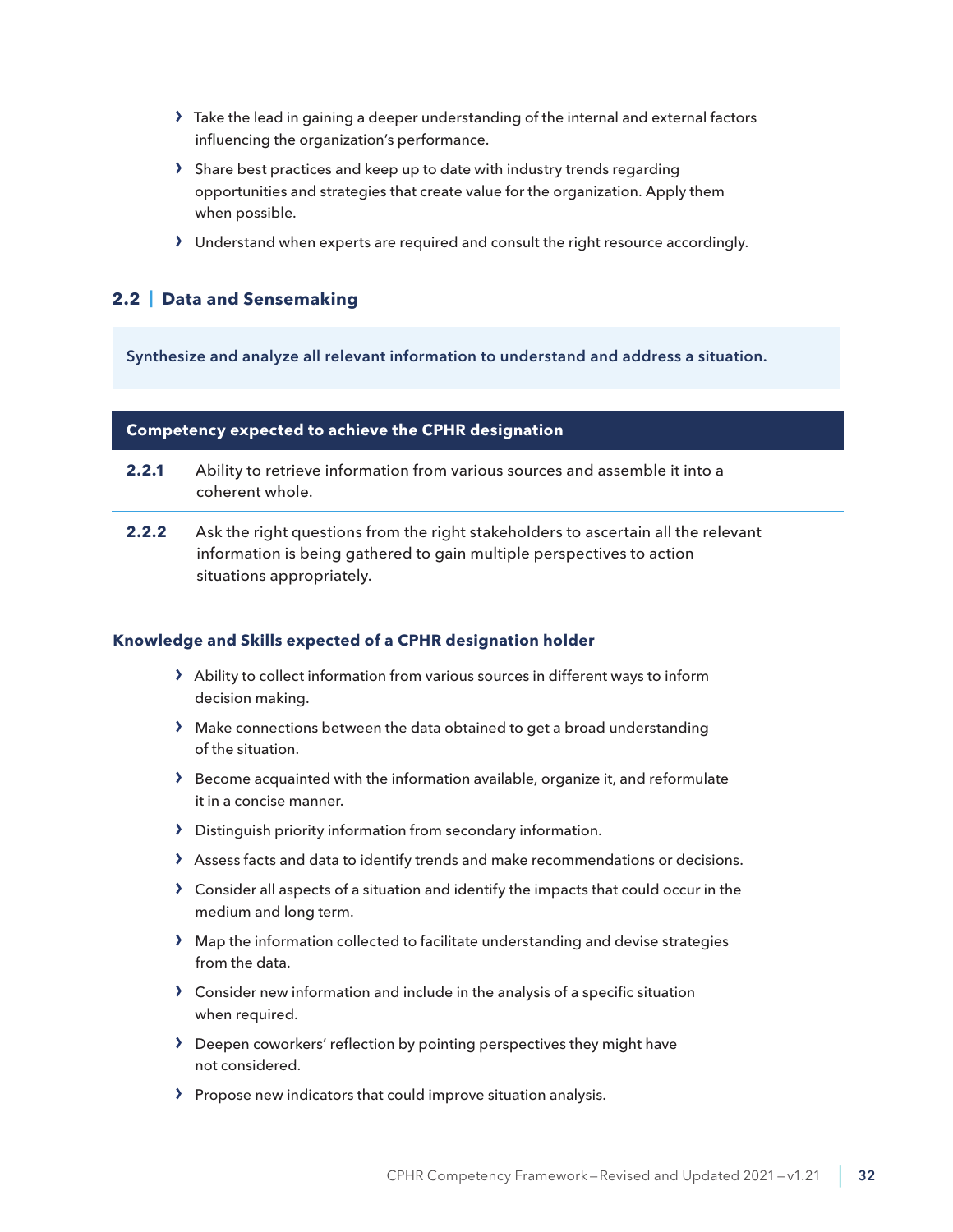- <span id="page-32-0"></span>› Communicate developments in information analysis (outside the organization).
- › Share best practices and keep up to date with industry trends regarding information analysis and synthesis. Apply them when possible.
- › Understand when experts are required and consult the right resource accordingly.

# **2.3 | Systems Thinking**

Proactively approach organizational challenges and opportunities with a view to the interaction of wider systems.

| <b>Competency expected to achieve the CPHR designation</b> |                                                                                                                                                  |
|------------------------------------------------------------|--------------------------------------------------------------------------------------------------------------------------------------------------|
| 2.3.1                                                      | Ability to have a global vision of the market in which the organization is located.                                                              |
| 2.3.2                                                      | Understand the different issues and the positioning of competitors.                                                                              |
| 2.3.3                                                      | Be on the lookout for changes and evolution of elements that can have an<br>influence on the organization.                                       |
| 2.3.4                                                      | Ability to understand all the factors that influence the organization's performance<br>to determine the optimal positioning of the organization. |

- › Comprehend the organization's challenges and positioning in its environment by consulting the appropriate resources (e.g. internal, or external resources).
- › Review the organization's external and internal environment continuously to identify potential risks, opportunities, and threats.
- › Anticipate changes and developments that could impact the organization.
- › Act on internal and external challenges and opportunities in line with the organization's strategies, vision, and business objectives.
- › Take the lead in gaining a deeper understanding of the internal and external factors influencing the organization's performance.
- › Communicate developments in the organizational context (outside the organization).
- › Share best practices and keep up to date with industry trends regarding the organizational context. Apply them when possible.
- › Understand when experts are required and consult the right resource accordingly.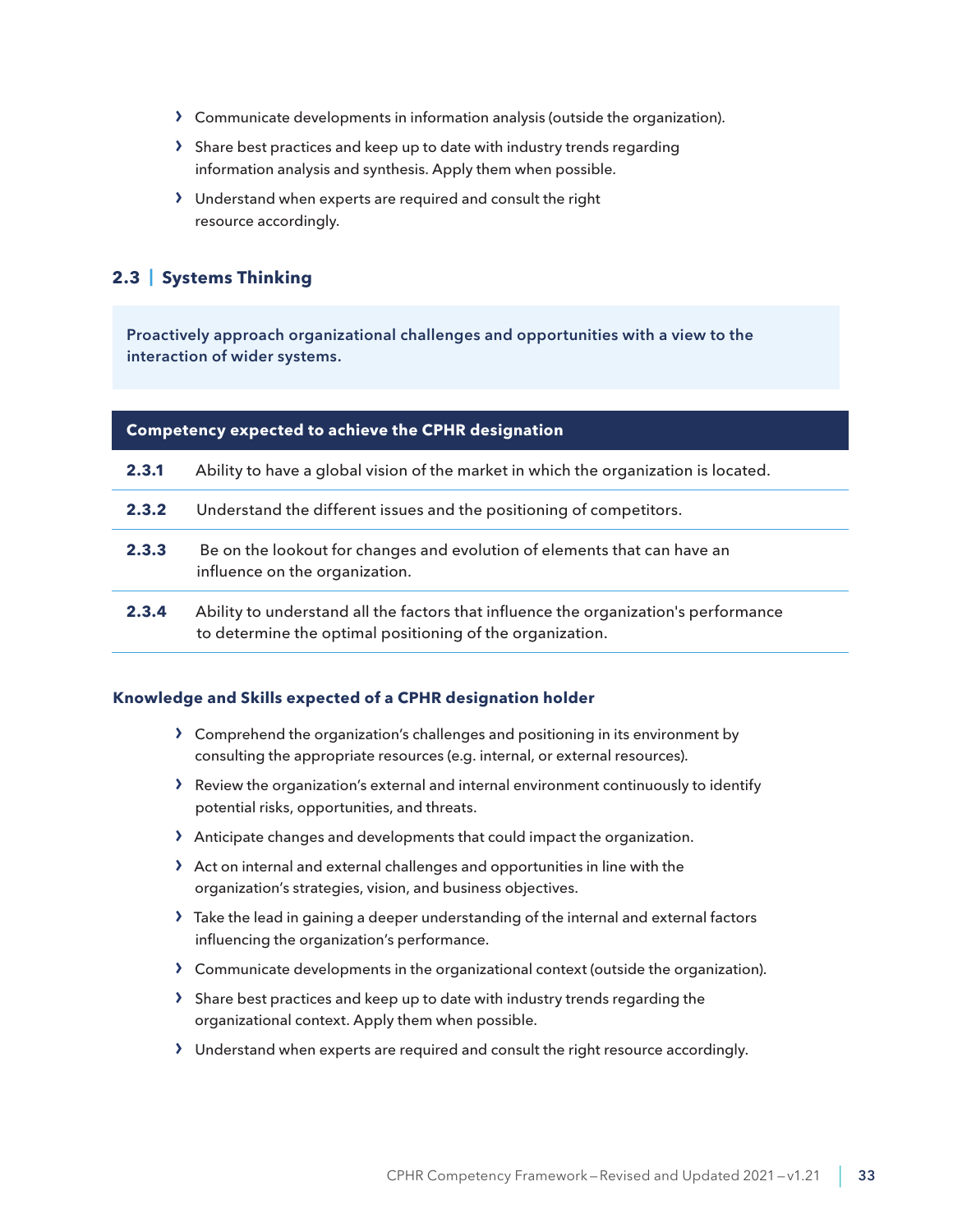# <span id="page-33-0"></span>**2.4 | Leading Projects**

Organize work, manage your own and others' time, establish priorities and structure tasks and efficiently within deadlines.

| <b>Competency expected to achieve the CPHR designation</b> |                                                                                                                           |
|------------------------------------------------------------|---------------------------------------------------------------------------------------------------------------------------|
| 2.4.1                                                      | Ability to frame and guide stakeholders, align them to the project vision and<br>give them precise objectives to achieve. |
| 2.4.2                                                      | Ability to value the team, show recognition, inspire, and engage stakeholders<br>on a project.                            |
| 2.4.3                                                      | Plan a project, prioritize the different tasks, set clear and precise goals, and monitor<br>the progress of a project.    |
| 2.4.4                                                      | Be attentive to the needs of the team and build trust.                                                                    |
| 2.4.5                                                      | Know how to adapt to situations and adjust according to the context, events,<br>needs of the moment and emergencies.      |

- › Gain insight with key stakeholders to identify objectives and desired outcomes before starting a project.
- › Define expected results with the right people.
- › Understand the needs of various stakeholders to carry out projects and align them with organizational objectives.
- › Identify and apply project management methodology based on the desired outcomes and resources available.
- > Ability to organize workflow using time-management tools (e.g., priority grids, lists, etc.) with a view to respecting timelines and objectives identified.
- › Manage communication of expected outcomes to key stakeholders to engage them and drive project adoption.
- › Consider the length, urgency, importance, and complexity of tasks, and establish an order of priority.
- › Gain the ability identify project risks, plan the necessary resources, and assess mitigation strategies.
- › Anticipate potential obstacles to various tasks and allocate more time, considering unforeseen circumstances.
- › Ensure that all project stakeholders work together efficiently.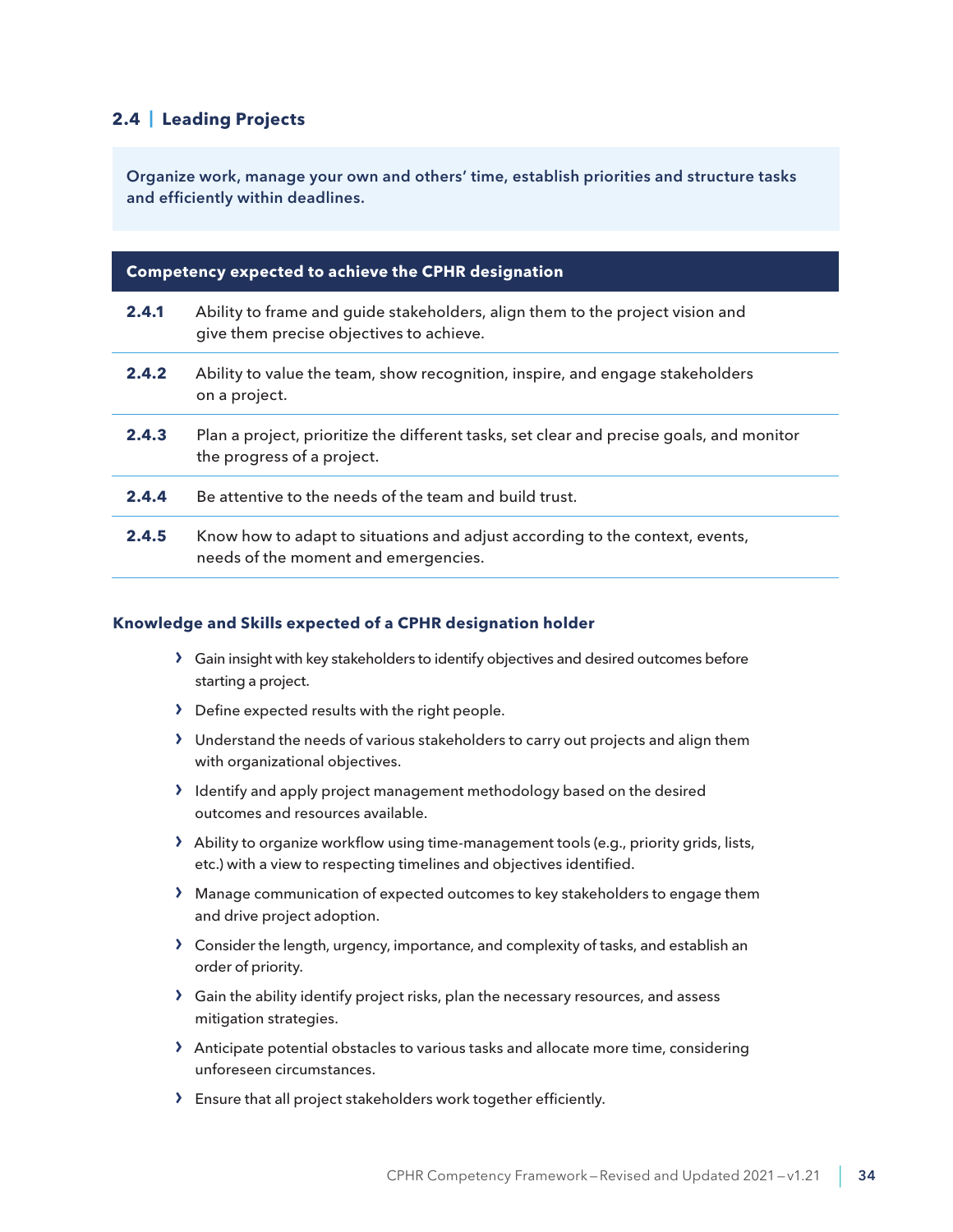- › Communicate developments in project management (outside the organization).
- › Share best practices and keep up to date with industry trends regarding project management. Apply them when possible.
- › Understand when experts are required and consult the right resource accordingly.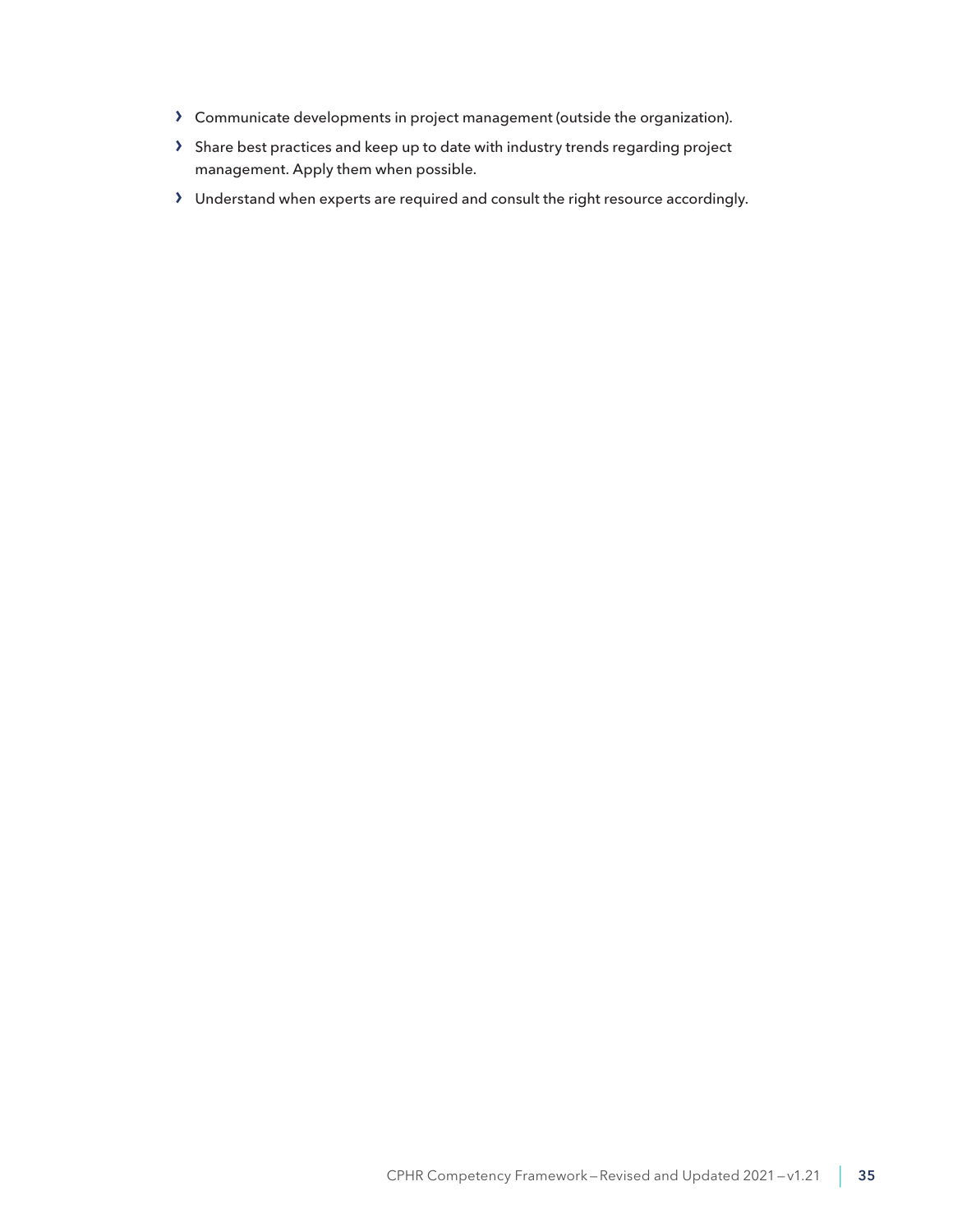# <span id="page-35-0"></span>**INDIVIDUAL**

## **2.5 | Ethical Practice**

Demonstrates and upholds values in accordance with legislation, policies, formal and informal standards, and social codes to build trust and accountability.

#### **Competency expected to achieve the CPHR designation**

| 2.5.1 | Ability to adhere to standards that guide professional actions.                                  |
|-------|--------------------------------------------------------------------------------------------------|
| 2.5.2 | Distinguish between right and wrong behaviours and follow established standards.                 |
| 2.5.3 | Have the courage to act and report any identified situations or behaviours deemed unethical.     |
| 2.5.4 | Demonstrates integrity, honesty, transparency, and professionalism reflecting the HR profession. |
| 2.5.5 | Modelling ethical behaviour in all situations.                                                   |

- › Distinguish between ethical and unethical behaviour.
- › Identify and anticipate situations that call for action.
- › Take full responsibility for your decisions.
- › Demonstrate courage when situations are difficult or carry personal risk.
- › Implement an approach or system to manage situations that may be ethically challenging.
- › Exercise proper judgment during ethically complex or ambiguous situations.
- › Identify risks of harm, including conflicts of interest, to the individuals involved.
- $\sum$  Establish and maintain the decision-making framework, while always safeguarding the relationship of trust with stakeholders.
- › Handle and ensure all personal, professional, and corporate data or other information transmitted in an appropriate and compliant manner, ensuring confidentiality where required.
- › Demonstrate professional and organizational values through behaviours.
- › Behave in a manner that brings credit to the CPHR profession and the organization.
- › Apply labour laws, collective agreements, case law, and corporate policy by identifying situations that may present a legal issue.
- › Comply with formal and informal laws and standards as well as social codes that apply to the workplace.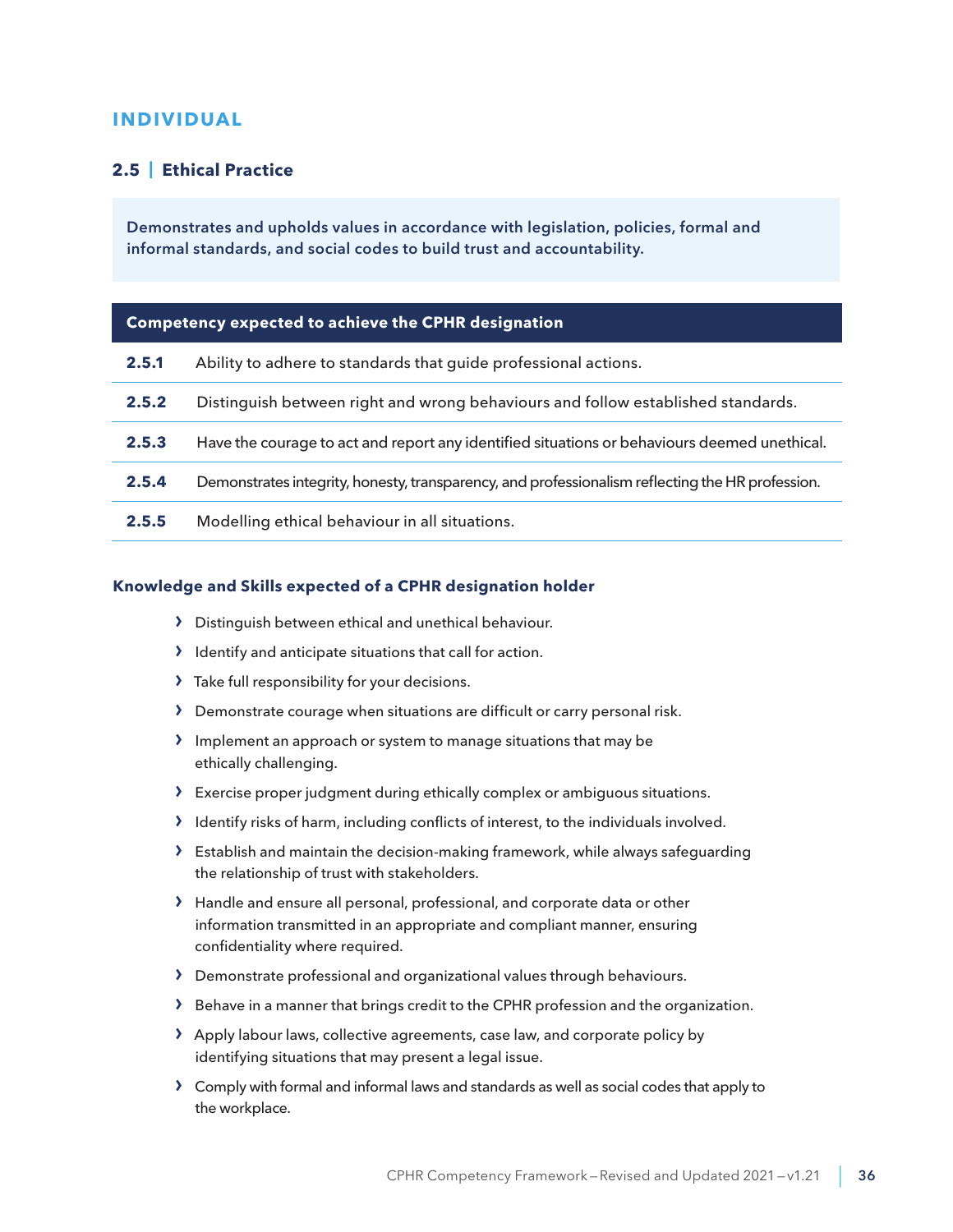- <span id="page-36-0"></span>› Communicate developments in ethics (outside the organization).
- › Share best practices and keep up to date with industry trends regarding ethics compliance. Apply them when possible.
- › Understand when experts are required and consult the right resource accordingly.

# **2.6 | Personal Agility**

Adapt and grow in an ambiguous, complex, and constantly changing environment.

| <b>Competency expected to achieve the CPHR designation</b> |                                                                                                                |
|------------------------------------------------------------|----------------------------------------------------------------------------------------------------------------|
| 2.6.1                                                      | Ability to adapt and thrive in a continually evolving environment that requires quick<br>changes in direction. |
| 2.6.2                                                      | Demonstrate dynamism through positive, agile, responsive, and proactive behaviours.                            |
| 2.6.3                                                      | Be organized as much as possible with your regular work to allow for flexibility<br>when required.             |

- › Show open-mindedness to proposed or implemented changes.
- › Understand your environment as an evolving system.
- › Demonstrate flexibility when faced with uncertainty or ambiguity.
- › Consider unexpected events and problems as opportunities for value creation.
- › Complete your work even in ambiguous situations.
- › Ask relevant and constructive questions to better grasp elements of a complex situation.
- › Propose flexible and scalable solutions considering stakeholders as well as the current context and how it is likely to change.
- › Implement concrete actions to handle complex situations and adjust based on results.
- › Guide peers through complex situations to help them improve their own agility.
- › Communicate developments in agility (outside the organization).
- › Share best practices and keep up to date with industry trends regarding agility. Apply them when possible.
- › Understand when experts are required and consult the right resource accordingly.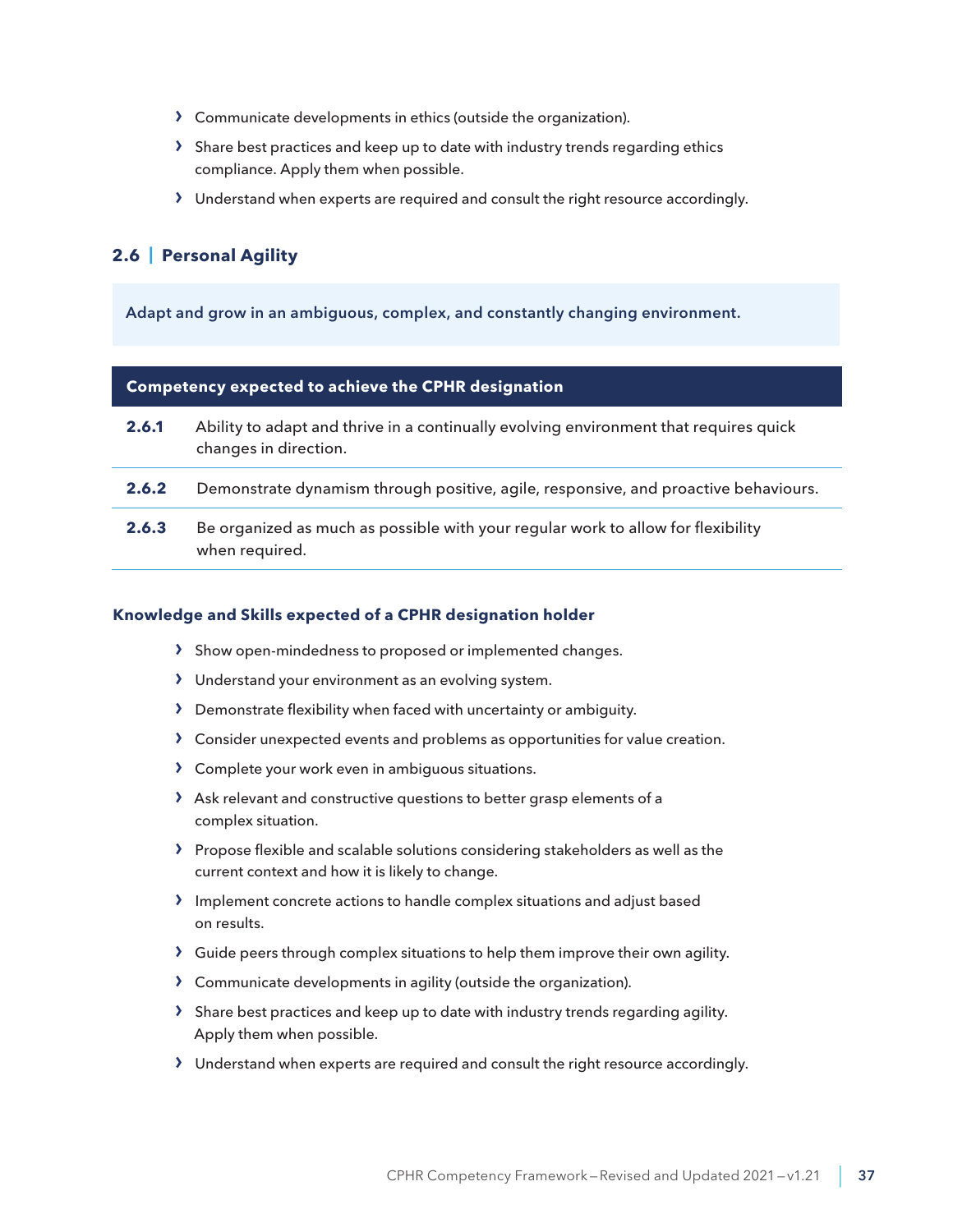# <span id="page-37-0"></span>**2.7 | Continuous Learning**

Continuously develop yourself, both professionally and personally.

| <b>Competency expected to achieve the CPHR designation</b> |                                                                                                         |
|------------------------------------------------------------|---------------------------------------------------------------------------------------------------------|
| 2.7.1                                                      | Ability to learn new things with interest and motivation.                                               |
| 2.7.2                                                      | Keep abreast of new developments in your field.                                                         |
| 2.7.3                                                      | Display an open and curious approach regarding differences of opinion.                                  |
| 2.7.4                                                      | Take the lead in developing skills and knowledge and take steps to evaluate and<br>improve performance. |

- › Analyze systems, processes, and performance trends to identify opportunities for improvement.
- › Look for ways to improve performance and efficiency in the workplace.
- › Improve your practice and knowledge by adopting training objectives.
- › Actively solicit feedback from others, listening with an open mind to opportunities for growth.
- › Take part in projects to further your professional development.
- › Identify opportunities to develop skills and knowledge.
- › Participate in the creation of new knowledge in your field.
- › Analyze challenges and difficulties to find opportunities for learning and improvement.
- › Identify the causes of mistakes and learn from them.
- › Develop and test new practices while calculating associated risks.
- › Evaluate your professional practice to continuously develop, both professionally and personally.
- › Communicate developments in continuous learning (outside the organization).
- › Share best practices and keep up to date with industry trends regarding continuous development and learning. Apply them when possible.
- › Understand when experts are required and consult the right resource accordingly.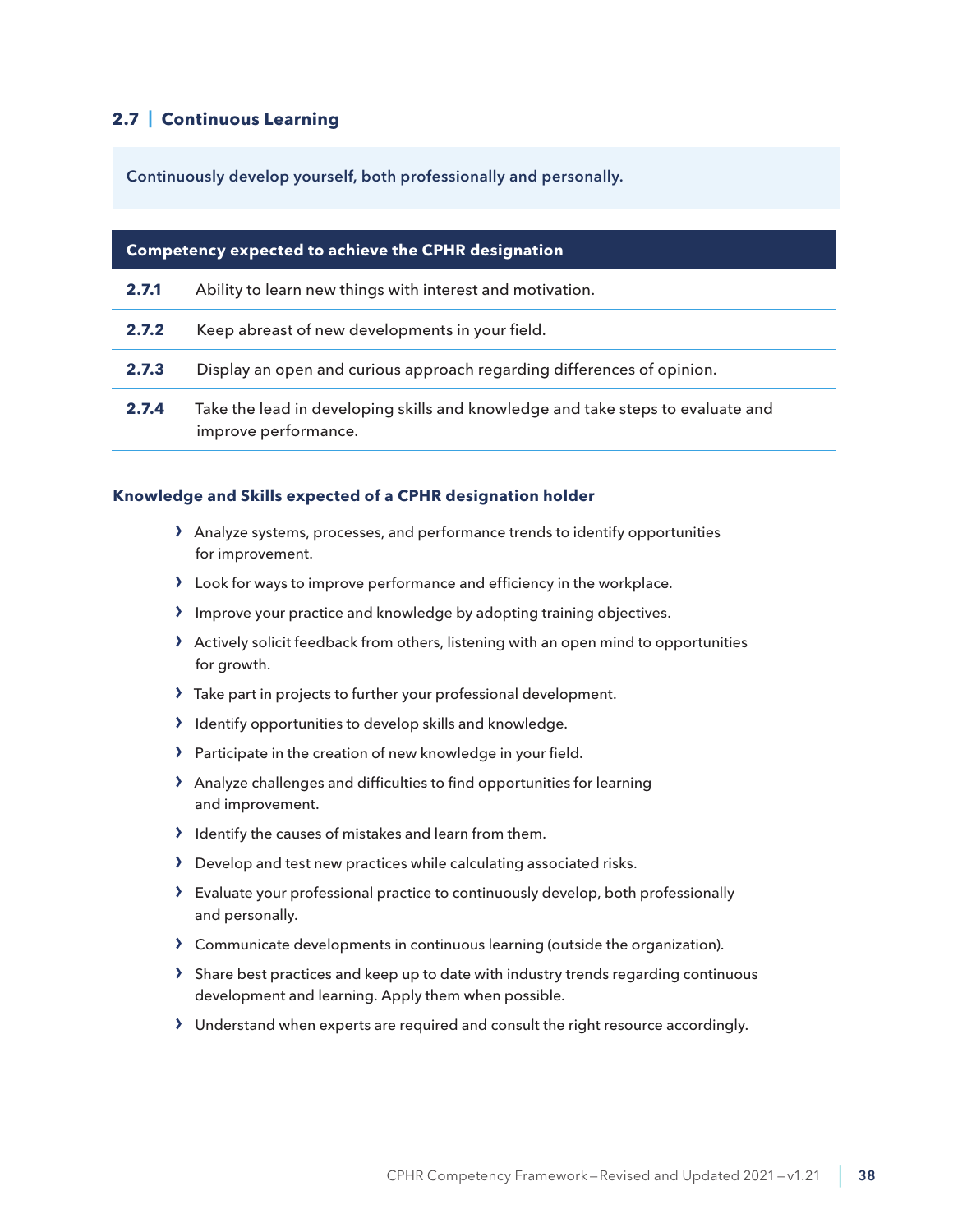## <span id="page-38-0"></span>**2.8 | Leadership**

Take initiative and action to achieve shared outcomes, as an individual or by inspiring others.

| <b>Competency expected to achieve the CPHR designation</b> |                                                                                                                                    |
|------------------------------------------------------------|------------------------------------------------------------------------------------------------------------------------------------|
| 2.8.1                                                      | Ability to gain the trust of others and guide them towards a common goal.                                                          |
| 2.8.2                                                      | Provide mechanisms that allow for rapid and effective team building.                                                               |
| 2.8.3                                                      | Model behaviour in effort to create and maintain a healthy work environment while<br>leading authentically and with vulnerability. |
| 2.8.4                                                      | Working to retain talented employees within the organization to successfully respond<br>to new challenges.                         |

- › Inspire, lead, and mobilize others around a common goal by communicating the organization's vision and strategic priorities.
- › Listen to others and understand while adapting your style to their perceptions and motivations.
- › Encourage stakeholders to demonstrate organizational and professional values across parts of the organization.
- › Show appreciation for others and give meaning to their actions.
- › Act as a role model for others to establish credibility and inspire confidence.
- › Articulate a sense of purpose for the organization.
- › Understand group power dynamics and individual influence to successfully move initiatives and ideas forward.
- › Consistently develop leadership ability and skills.
- › Communicate developments related to leadership skills (outside the organization).
- › Share best practices and keep up to date with industry trends regarding leadership. Apply them when possible.
- › Understand when experts are required and consult the right resource accordingly.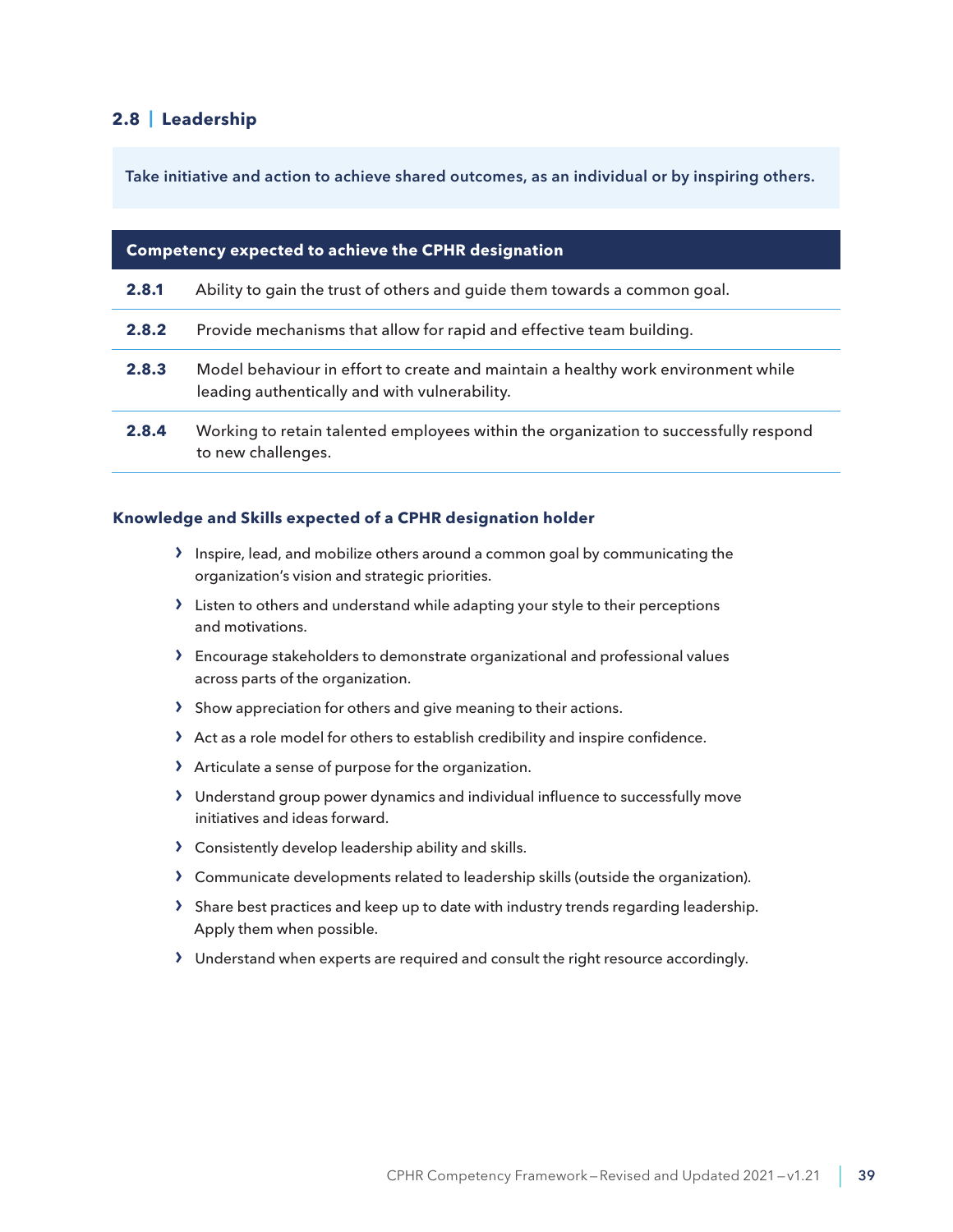# <span id="page-39-0"></span>**WITH OTHERS**

### **2.9 | Working Digitally**

Understand and proficiently use the appropriate digital tool(s) to increase efficiency, effectiveness, and connectivity. Leverage the power of digital tools and automation to drive efficiency and connectivity.

#### **Competency expected to achieve the CPHR designation**

| 2.9.1 | Ability to use technology to capture, find, analyze, organize, create, and communicate<br>information and ideas.                                                                                                   |
|-------|--------------------------------------------------------------------------------------------------------------------------------------------------------------------------------------------------------------------|
| 2.9.2 | Determine which digital tools are relevant to the tasks to be performed and use them<br>effectively for communication and general business use.                                                                    |
| 2.9.3 | Understand IT security and the risks associated with it.                                                                                                                                                           |
| 2.9.4 | Recognize the interface between people and digital tools for different purposes,<br>as well as the related positive and negative effects on the workplace, employees,<br>relationships, and the well-being of all. |

- › Propose new tools to improve the effectiveness of your professional practice and organizational processes.
- › Support changes to the technology policy with an human resources lens where applicable.
- › Ensure compliance with all legal and legislative requirements.
- › Respect IT security and ensure data integrity.
- › Strengthen the capacity for productive remote work through the appropriate use of technology and good practices.
- › Ensure the digital tools used do not compromise the protection of the organization's information.
- › Support the implementation of technology across the organization.
- › Communicate developments related to workplace technology (outside the organization).
- › Share best practices in terms of IT security and encourage stakeholders to implement them.
- › Understand when experts are required and consult the right resource accordingly.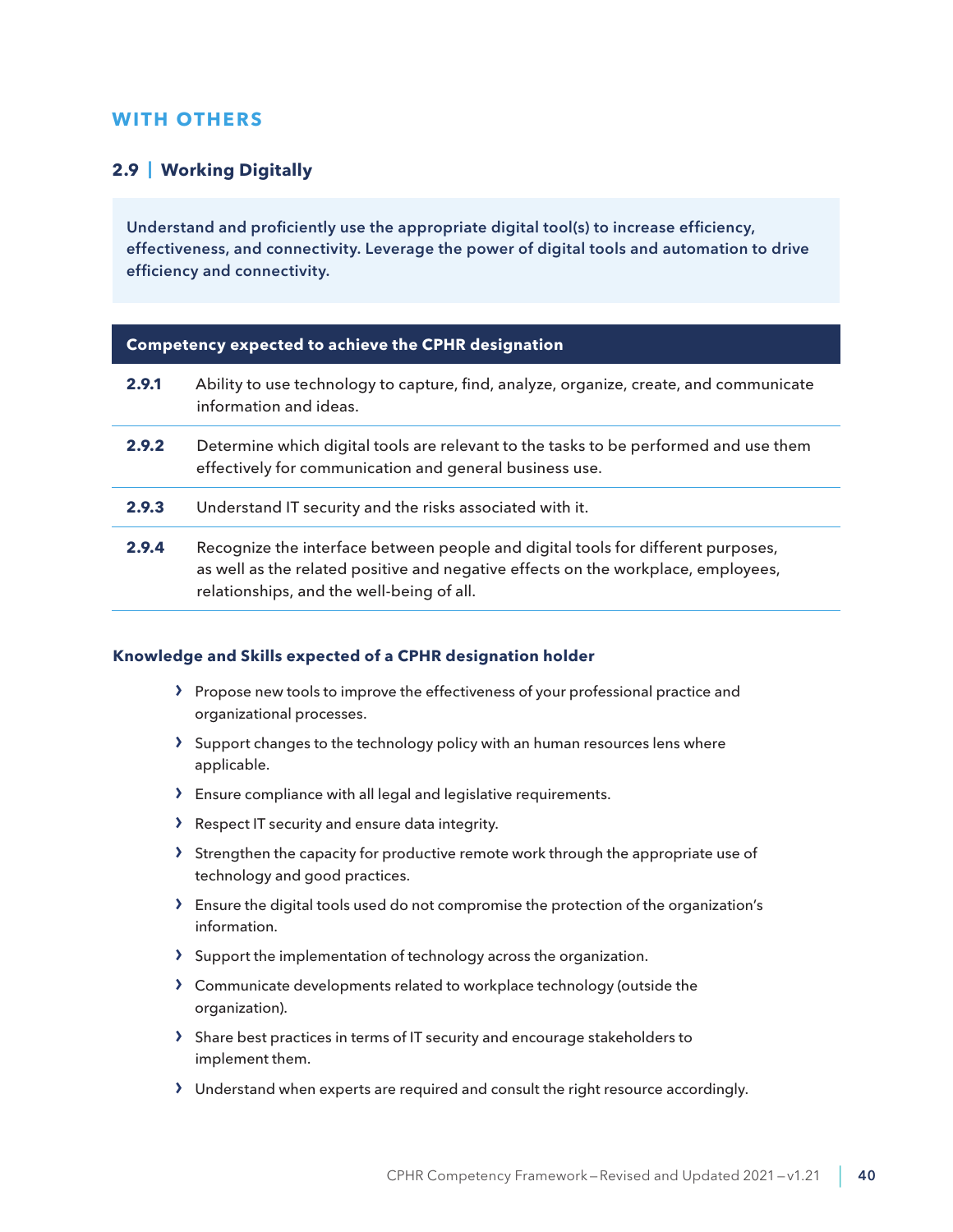## <span id="page-40-0"></span>**2.10 | Relational Intelligence**

Forge positive relationships, establish meaningful connection and interaction with people, and develop self-awareness in regard to the impact on others.

| <b>Competency expected to achieve the CPHR designation</b> |                                                                                                                   |
|------------------------------------------------------------|-------------------------------------------------------------------------------------------------------------------|
| 2.10.1                                                     | Ability to communicate and act with tact, and to ensure that the message is<br>conveyed in an appropriate manner. |
| 2.10.2                                                     | Understand the non-verbal behaviour of the person to recognize the subtleties of<br>the message.                  |
| 2.10.3                                                     | Concentrate on listening and grasping the totality of the information shared.                                     |

- › Listen to people, take the time to understand their thoughts and try to determine their emotions. Ask questions that will make others think and help them identify their emotions.
- › Demonstrate open-mindedness and respect when interacting with others.
- › Understand your own strengths and limits.
- › Identify your own emotions and be able to reflect on their causes.
- › Control reactions to avoid negative impacts on others.
- › Distinguish between acceptable and unacceptable behaviour.
- › Express emotions and adapt behaviour to each situation.
- › Be objective and put things into perspective to find solutions.
- › Stay effective and make sound decisions in stressful or emotion-ridden situations.
- › Recognize mistakes and accept responsibility for your actions. Show courage and do not avoid difficult situations.
- › Behave tactfully and provide feedback constructively by choosing the right time.
- › Design innovative tools that encourage the development of emotional intelligence.
- › Communicate developments related to relational intelligence.
- $\sum$  Share best practices and keep up to date with industry trends regarding emotional intelligence. Apply them when possible.
- › Understand when experts are required and consult the right resource accordingly.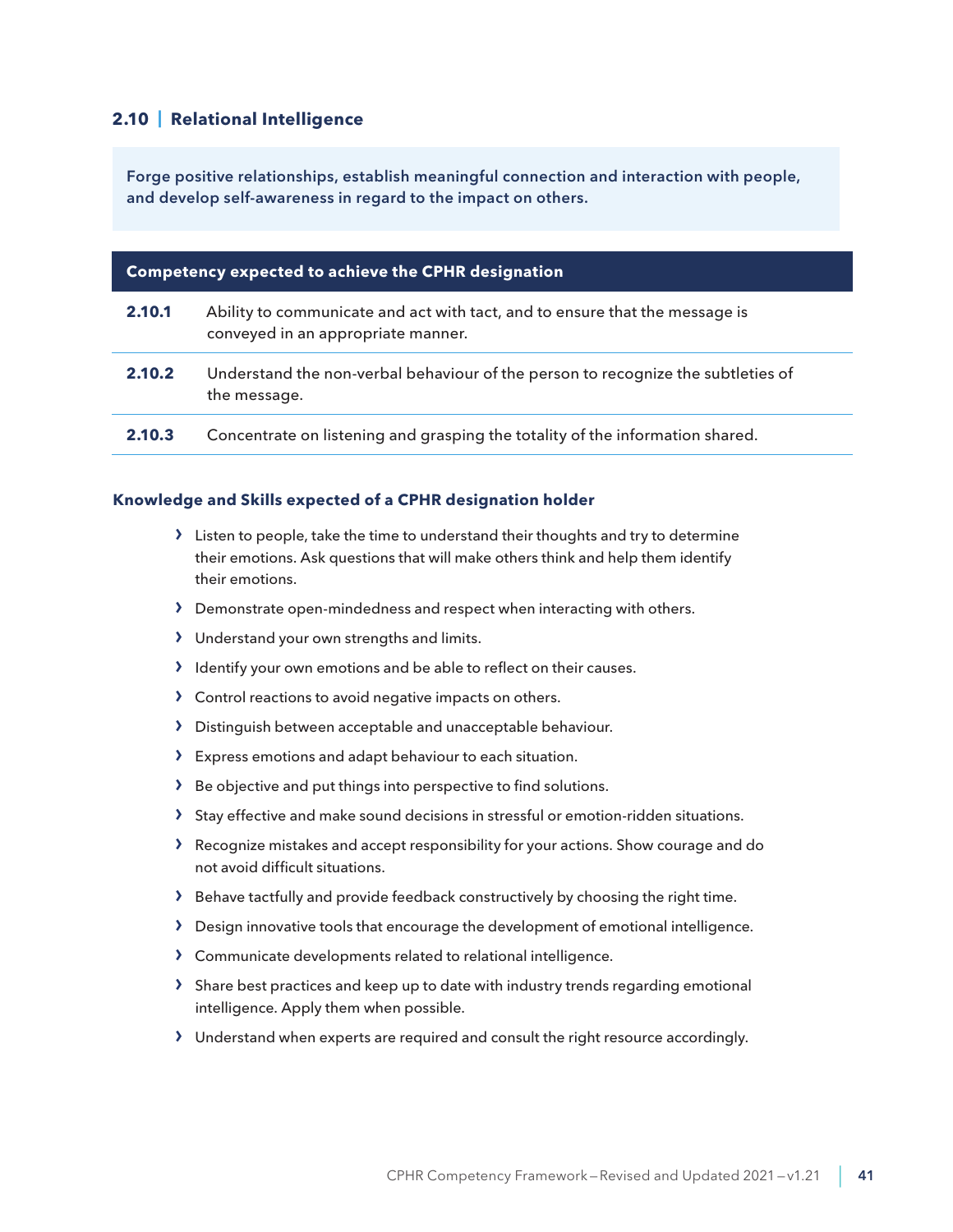## <span id="page-41-0"></span>**2.11 | Collaboration and Communication**

Create and adapt clear messaging based on context and audiences, while arousing interest and enthusiasm through written visual and verbal media. Working collectively with others, inside and outside the organization, to achieve common goals and promoting the flow of clear messaging and dialogue to create shared understanding.

#### **Competency expected to achieve the CPHR designation**

| 2.11.1 | Ability to collaborate with colleagues and work collectively towards a common goal.               |
|--------|---------------------------------------------------------------------------------------------------|
| 2.11.2 | Understand your role in the team and be proactive in facilitating the work of<br>your colleagues. |
| 2.11.3 | Anticipate the needs of colleagues and take the time to support them.                             |
| 2.11.4 | Motivate team members and ensure everyone has had their say when the<br>situation requires it.    |
| 2.11.5 | Promote the flow of information within the group.                                                 |
| 2.11.6 | Ability to convey information and adapt to the target audience.                                   |
| 2.11.7 | Ability to communicate in a group setting that enhances feedback of others.                       |

- › Understand and perform your role within the organization to enhance the performance of the group.
- > Support colleagues when they encounter challenges and assist them when needed.
- › Foster relationships to improve personal and professional performance.
- › Share relevant information with stakeholders.
- > Tailor communication to the level and experience of key stakeholders.
- › Speak in a clear, consistent, concise, and factual manner.
- › Speak with enthusiasm to capture the audience's attention.
- › Write following grammatical rules.
- › Use communication strategies adapted to the audience.
- › Engage the audience by using an adapted and varied vocabulary.
- › Draft communications succinctly and clearly to highlight important information.
- › Show ease and confidence when making presentations. Confirm audience understanding where context allows.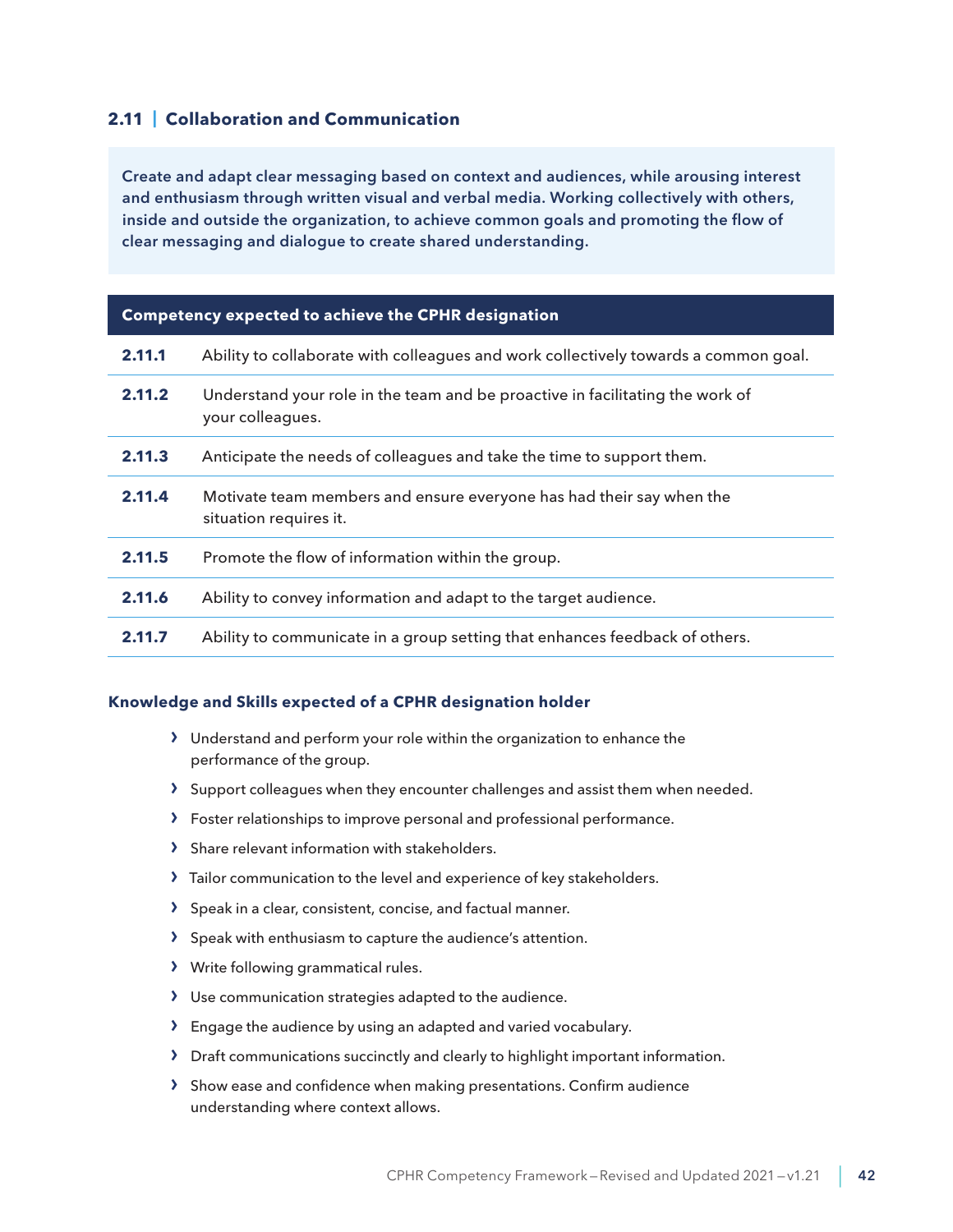- <span id="page-42-0"></span>> Develop new models or conceptual frameworks related to collaboration and communication.
- › Design innovative tools that encourage effective collaboration and communication.
- › Communicate developments related to collaboration and communication.
- › Share best practices and keep up to date with industry trends regarding collaboration and communication. Apply them when possible.
- › Understand when experts are required and consult the right resource accordingly.

## **2.12 | Guide, Coach, Advise**

Guide and influence individuals, teams, or organizations to find and implement solutions that suit the context and objectives to resolve the right problem.

| <b>Competency expected to achieve the CPHR designation</b> |                                                                                                                       |
|------------------------------------------------------------|-----------------------------------------------------------------------------------------------------------------------|
| 2.12.1                                                     | Guide employees to support their motivation at work and the achievement of the<br>organization's goals.               |
| 2.12.2                                                     | Understand the difference between guiding, coaching, and advising and know the<br>appropriate circumstances for each. |
| 2.12.3                                                     | Involve stakeholders in setting goals or determining how to achieve them.                                             |
|                                                            |                                                                                                                       |

- › When a problem arises, analyze the needs and context of the individuals involved for better understanding.
- › Establish relationships based on trust and collaboration with internal and external stakeholders.
- › Assist, support and encourage others in identifying difficulties, defining goals, and producing positive results.
- › Share expertise and provide informal advice.
- › Encourage dialogue and listen to employees to understand their needs and desires.
- › Ask questions to help stakeholders to come up with solutions on their own.
- › Identify the best approaches to meet stakeholders' needs.
- › Propose solutions, recommendations, ideas, and examples based on your level of expertise and knowledge.
- › Obtain all the information needed for in-depth understanding of the situation before choosing to intervene.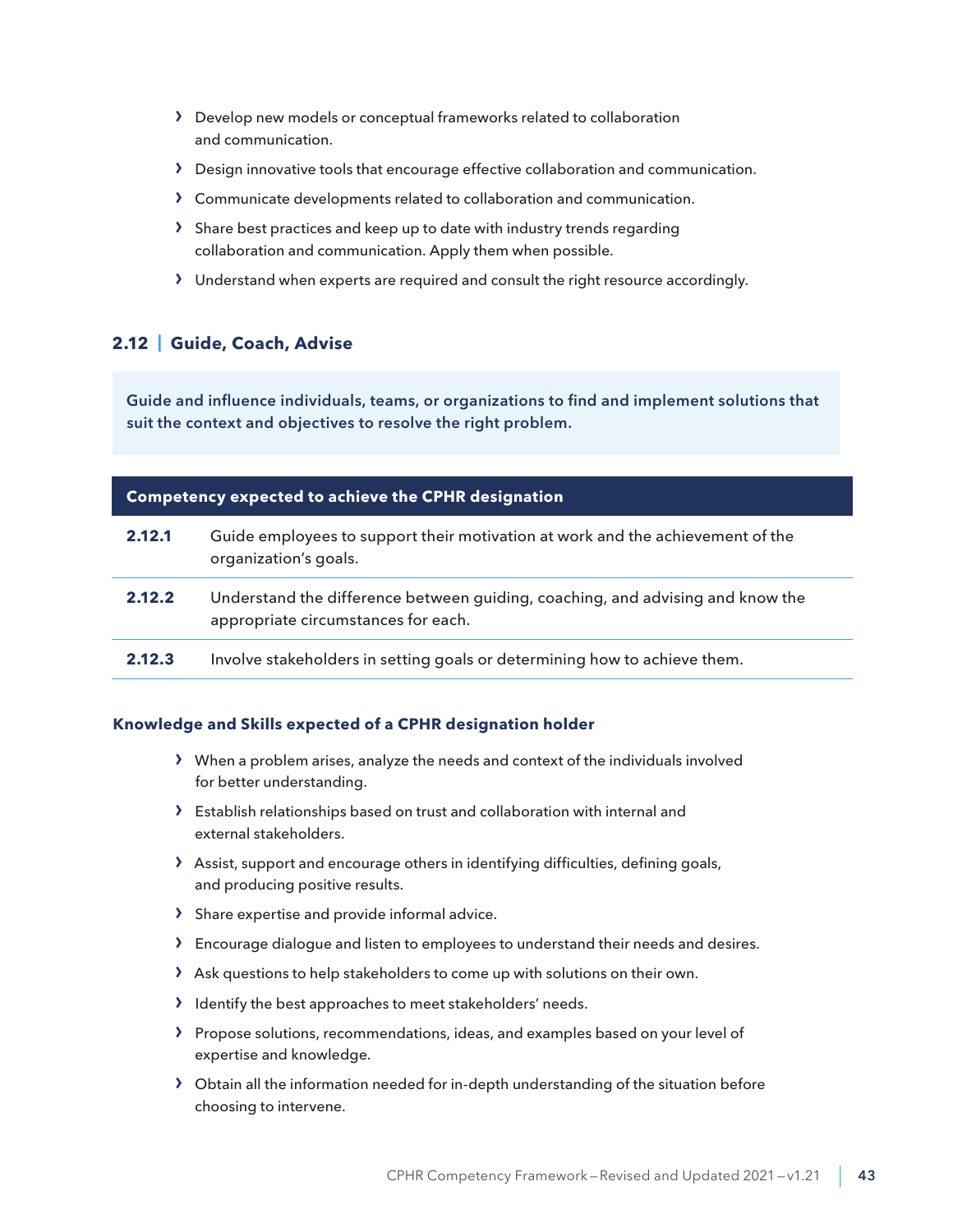- › Help internal and external stakeholders establish objectives, identify, and assess potential solutions, implement action plans, and evaluate results in terms of objectives.
- › Develop new models or conceptual frameworks for advice and guidance in the workplace.
- › Design innovative tools to better guide individuals, teams, and organizations.
- › Communicate developments in guidance (outside the organization).
- › Share best practices and keep up to date with industry trends regarding advice and guidance. Apply them when possible.
- › Understand when experts are required and consult the right resource accordingly.